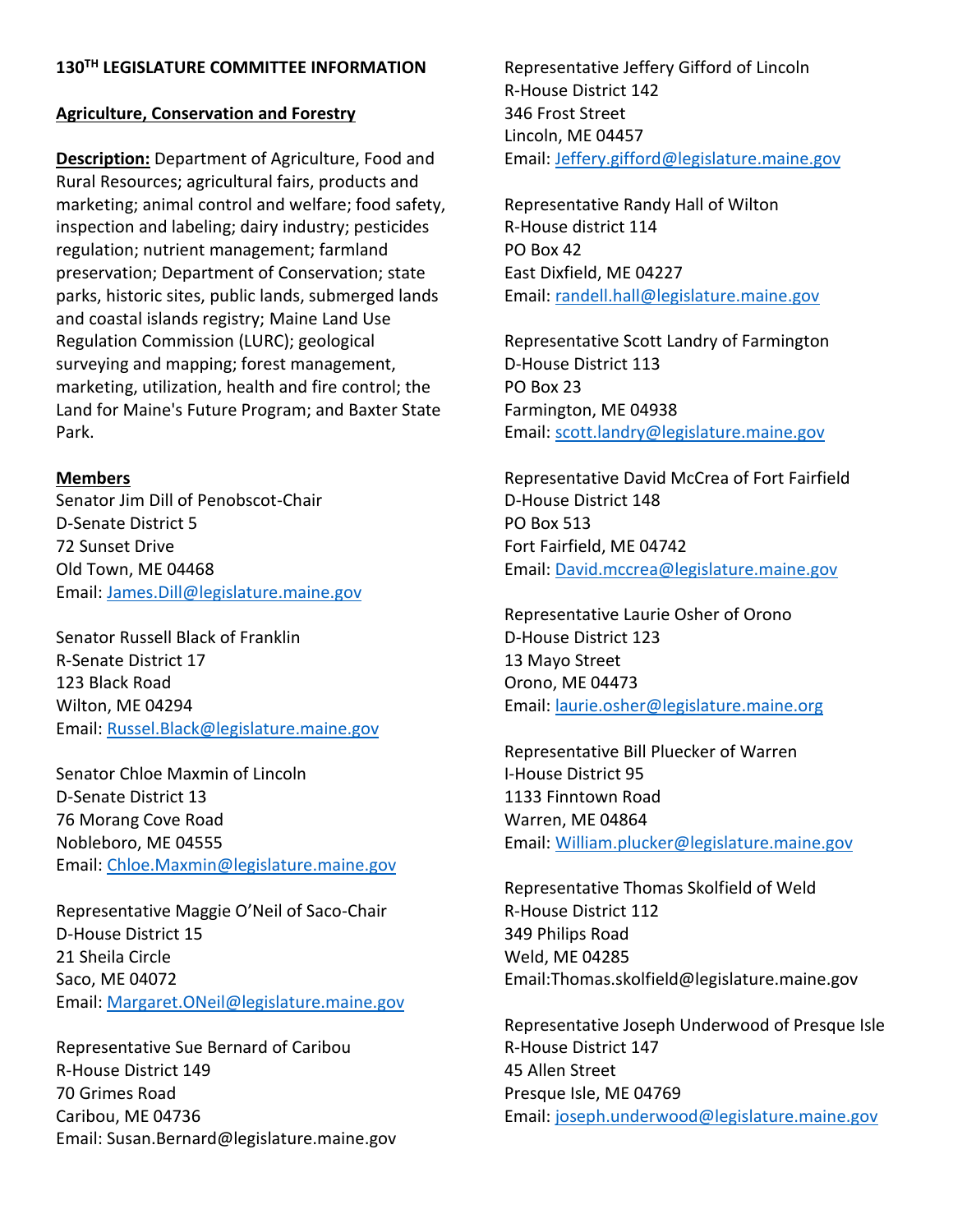## **Appropriations and Financial Affairs**

**Description:** General Fund appropriations and general fiscal policy; federal funds allocations; special revenue and block grant allocations; Budget Stabilization Fund; unappropriated surplus; bond issues; collective bargaining funding; review of revenue estimates; budgeting methodologies, review of financial orders; financial evaluation of agencies of state government; Maine Public Employees Retirement System; retirement eligibility and benefits for state and municipal employees, including teachers; judicial and legislative retirement systems.

### **Members**

Senator Cathy Breen of Cumberland- Chair D - Senate District 25 15 Falmouth Ridges Drive Falmouth, ME 04105 Email: [Cathy.Breen@legislature.maine.gov](mailto:Cathy.Breen@legislature.maine.gov)

Senator Donna Bailey of York D - Senate District 31 7 Scrimshaw Lane Saco, ME 04072 e-mail: [Donna.Bailey@Legislature.Maine.gov](mailto:Donna.Bailey@Legislature.Maine.gov)

Senator Paul Davis of Piscataquis R - Senate District 4 36 Townhouse Road Sangerville, ME 04479 e-mail: [Paul.Davis@legislature.maine.gov](mailto:Paul.Davis@legislature.maine.gov)

Representative Teresa Pierce of Falmouth- Chair D - House District 44 6 Waites Landing Road Falmouth, ME 04105 e-mail: [Teresa.Pierce@legislature.maine.gov](mailto:Teresa.Pierce@legislature.maine.gov)

Representative Amy Arata of New Gloucester R - House District 65 607 Bald Hill Road New Gloucester, ME 04260 e-mail: [Amy.Arata@Legislature.Maine.gov](mailto:Amy.Arata@Legislature.Maine.gov)

Representative Barbara Cardone of Bangor D - House District 127 39 Harthorn Avenue Bangor, ME 04401 e-mail: [Barbara.Cardone@Legislature.Maine.gov](mailto:Barbara.Cardone@Legislature.Maine.gov)

Representative Kristen Cloutier of Lewiston D - House District 60 33 Charles Street Lewiston, ME 04240 e-mail: [Kristen.Cloutier@Legislature.Maine.gov](mailto:Kristen.Cloutier@Legislature.Maine.gov)

Representative Patrick Corey of Windham R - House District 25 353 River Road Windham, ME 04062 e-mail: [Patrick.Corey@legislature.maine.gov](mailto:Patrick.Corey@legislature.maine.gov)

Representative Jack Ducharme of Madison R - House District 111 34 Heald Street Madison, ME 04950 e-mail: [John.Ducharme@Legislature.Maine.gov](mailto:John.Ducharme@Legislature.Maine.gov)

Representative Jessica Fay of Raymond D - House District 66 141 Spiller Hill Road Raymond, ME 04071 e-mail: [Jessica.Fay@Legislature.Maine.gov](mailto:Jessica.Fay@Legislature.Maine.gov)

Representative Patty Hymanson of York D - House District 4 34 High Pine Road York, ME 03909 e-mail: [Patricia.Hymanson@legislature.maine.gov](mailto:Patricia.Hymanson@legislature.maine.gov)

Representative John Martin of Eagle Lake D - House District 151 PO Box 250 Eagle Lake, ME 04739 e-mail: [John.Martin@legislature.maine.gov](mailto:John.Martin@legislature.maine.gov)

Representative Sawin Millett of Waterford R - House District 71 37 Golden Guernsey Drive Waterford, ME 04088 e-mail: [Sawin.Millett@legislature.maine.gov](mailto:Sawin.Millett@legislature.maine.gov)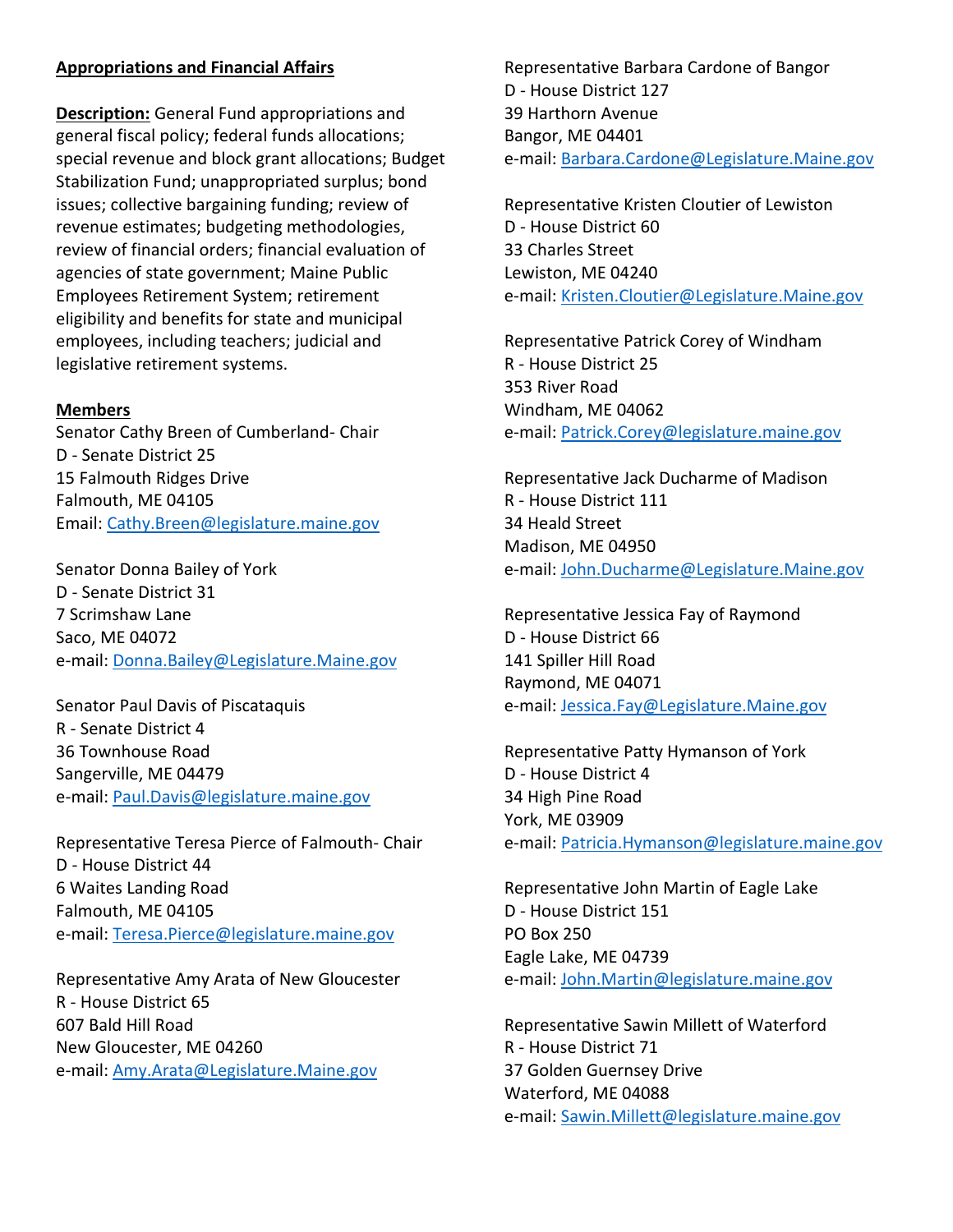## **Criminal Justice and Public Safety**

**Description:** Maine Criminal Code; Maine Juvenile Code; Maine Bail Code; criminal law and criminal procedure; sentencing; Criminal Law Advisory Commission; Department of Public Safety; law enforcement; Criminal Justice Academy; victims' rights; Department of Corrections; adult and juvenile corrections; intensive supervision; probation and parole; county jails; community corrections; Board of Corrections; operating under the influence; operating after suspension; habitual offenders; fire safety and arson; firearms; concealed firearms permits; private investigators; security guards; and Maine Emergency Management Agency.

### **Members**

Senator Susan Deschambault of York- Chair D - Senate District 32 email: [Susan.Deschambault@legislature.maine.gov](mailto:Susan.Deschambault@legislature.maine.gov)

Senator Scott Cyrway of Kennebec R - Senate District 16 463 Benton Road Albion, ME 04910 e-mail: [Scott.Cyrway@legislature.maine.gov](mailto:Scott.Cyrway@legislature.maine.gov)

Senator Mark Lawrence of York D - Senate District 35 52 Wildbrook Lane Eliot, ME 03903 e-mail: [Mark.Lawrence@Legislature.Maine.gov](mailto:Mark.Lawrence@Legislature.Maine.gov)

Representative Charlotte Warren of Hallowell-Chair D - House District 84 19 Oakwood Drive Hallowell, ME 04347 e-mail: [Charlotte.Warren@legislature.maine.gov](mailto:Charlotte.Warren@legislature.maine.gov)

Representative Danny Costain of Plymouth R - House District 100 292 Ridge Road Plymouth, ME 04969 e-mail: [Danny.Costain@Legislature.Maine.gov](mailto:Danny.Costain@Legislature.Maine.gov) Representative Grayson Lookner of Portland D - House District 37 92 Woodvale Street Portland, ME 04102 e-mail: [Grayson.Lookner@Legislature.Maine.gov](mailto:Grayson.Lookner@Legislature.Maine.gov)

Representative Victoria Morales of South Portland D - House District 33 98 Thirlmere Avenue South Portland, ME 04106 e-mail: [Victoria.Morales@Legislature.Maine.gov](mailto:Victoria.Morales@Legislature.Maine.gov)

Representative Daniel Newman of Belgrade R - House District 76 33 Caribou Road e-mail: [Daniel.Newman@Legislature.Maine.gov](mailto:Daniel.Newman@Legislature.Maine.gov) Representative Richard Pickett of Dixfield R - House District 116 21 Church Street East Dixfield, ME 04227 e-mail: [Richard.Pickett@legislature.maine.gov](mailto:Richard.Pickett@legislature.maine.gov)

Representative Bill Pluecker of Warren I - House District 95 1133 Finntown Road Warren, ME 04864 e-mail: [William.Pluecker@Legislature.Maine.gov](mailto:William.Pluecker@Legislature.Maine.gov)

Representative Lois Reckitt of South Portland D - House District 31 38 Myrtle Avenue South Portland, ME 04106 e-mail: [Lois.Reckitt@Legislature.Maine.gov](mailto:Lois.Reckitt@Legislature.Maine.gov)

Representative Shelley Rudnicki of Fairfield R - House District 108 211 Norridgewock Road Fairfield, ME 04937 e-mail: [Shelley.Rudnicki@Legislature.Maine.gov](mailto:Shelley.Rudnicki@Legislature.Maine.gov)

Representative Braden Sharpe of Durham D - House District 46 34 Harlie Woods Road Durham, ME 04222 e-mail: [Braden.Sharpe@Legislature.Maine.gov](mailto:Braden.Sharpe@Legislature.Maine.gov)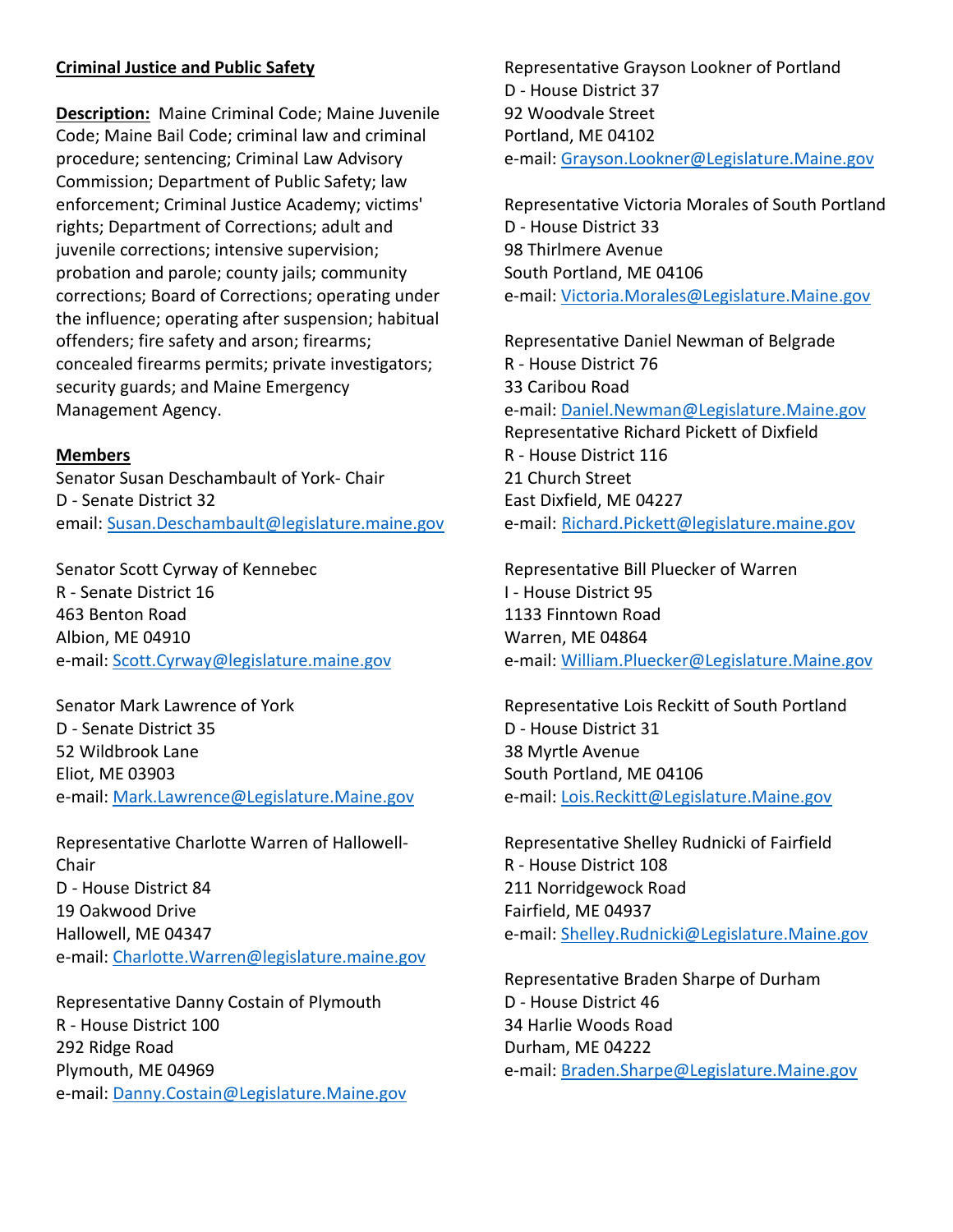## **Education and Cultural Affairs**

**Description:** Department of Education; State Board of Education; school finance, governance and administration; school budgets; school facilities; curriculum, instruction and assessment; teachers and administrators; special education and child development services; education of deaf and hardof-hearing students; career and technical education; alternative education, school choice and home schooling; truancy and dropouts; educational services at juvenile correctional facilities; adult education; Maine Education Policy Research Institute; University of Maine System; Maine Community College System; Maine Maritime Academy; postsecondary education finance and governance; student assistance programs at Finance Authority of Maine; and cultural affairs, including Maine Arts Commission, Maine State Library, Maine State Museum and Maine Public Broadcasting Corporation.

## **Members**

Senator Joseph Rafferty of York- Chair D - Senate District 34 49 Middle Road Kennebunk, ME 04043 e-mail: [Joseph.Rafferty@Legislature.Maine.gov](mailto:Joseph.Rafferty@Legislature.Maine.gov)

Senator Matthea Daughtry of Cumberland D - Senate District 24 40 Federal Street Brunswick, ME 04011 Phone: 207-370-9871, e-mail: [Mattie.Daughtry@legislature.maine.gov](mailto:Mattie.Daughtry@legislature.maine.gov)

Senator David Woodsome of York R - Senate District 33 1156 Sokokis Trail N. Waterboro, ME 04061 e-mail: [David.Woodsome@legislature.maine.gov](mailto:David.Woodsome@legislature.maine.gov)

Representative Michael Brennan of Portland- Chair D - House District 36 49 Wellington Road Portland, ME 04103 Phone: 207-773-1995, e-mail: [Michael.Brennan@Legislature.Maine.gov](mailto:Michael.Brennan@Legislature.Maine.gov)

Representative Ed Crockett of Portland D - House District 43 128 Bramblewood Drive Portland, ME 04103 e-mail: [Edward.Crockett@Legislature.Maine.gov](mailto:Edward.Crockett@Legislature.Maine.gov)

Representative Jan Dodge of Belfast D - House District 97 17 Vine Street Belfast, ME 04915 e-mail: [Janice.Dodge@Legislature.Maine.gov](mailto:Janice.Dodge@Legislature.Maine.gov)

Representative Sheila Lyman of Livermore Falls R - House District 74 14 Lyman Lane Livermore Falls, ME 04254 e-mail: [Sheila.Lyman@Legislature.Maine.gov](mailto:Sheila.Lyman@Legislature.Maine.gov)

Representative David McCrea of Fort Fairfield D - House District 148 PO Box 513 Fort Fairfield, ME 04742 e-mail: [David.McCrea@Legislature.Maine.gov](mailto:David.McCrea@Legislature.Maine.gov)

Representative Rebecca Millett of Cape Elizabeth D - House District 30 12 Waumbek Rd Cape Elizabeth, ME 04107 e-mail: [Rebecca.Millett@legislature.maine.gov](mailto:Rebecca.Millett@legislature.maine.gov)

Representative Tim Roche of Wells R - House District 7 34 Loop Road Wells, ME 04090 e-mail: [Timothy.Roche@Legislature.Maine.gov](mailto:Timothy.Roche@Legislature.Maine.gov)

Representative Suzanne Salisbury of Westbrook D - House District 35 134 Park Road Westbrook, ME 04092 e-mail: [Suzanne.Salisbury@Legislature.Maine.gov](mailto:Suzanne.Salisbury@Legislature.Maine.gov)

Representative Heidi Sampson of Alfred R - House District 21 465 Kennebunk Road Alfred, ME 04002 e-mail: [Heidi.Sampson@Legislature.Maine.gov](mailto:Heidi.Sampson@Legislature.Maine.gov)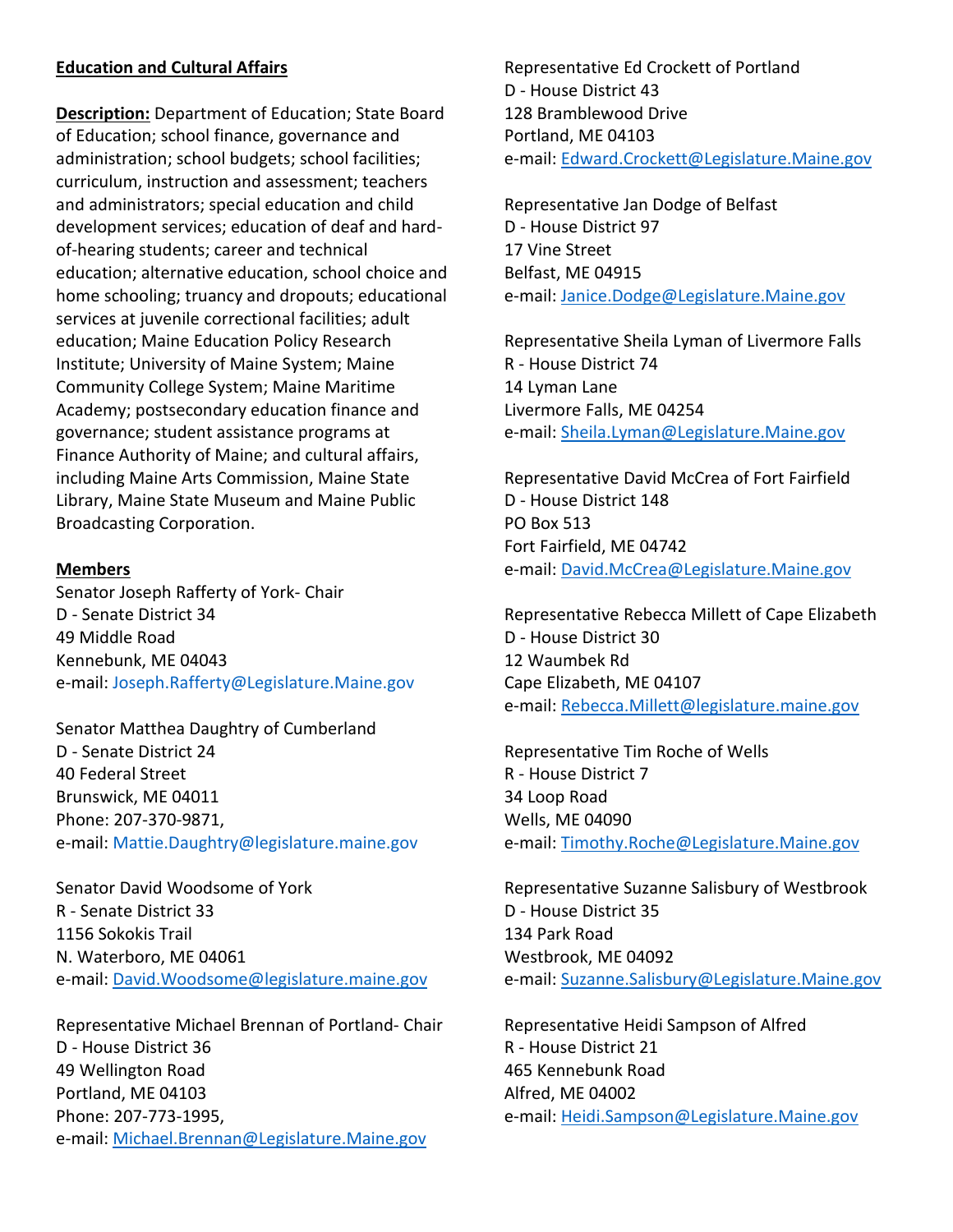Representative Paul Stearns of Guilford R - House District 119 33 Applebee Hill Road Guilford, ME 04443 e-mail: [Paul.Stearns@legislature.maine.gov](mailto:Paul.Stearns@legislature.maine.gov)

### **Energy, Utilities and Technology**

**Description:** Energy policy, including energy resources, efficiency and conservation; insulation; electric industry, including supply, transmission and distribution; natural gas industry; telecommunications industry, including mobile, telephone, Internet, broadband and cable television services; E-9-1-1; water and sewer utilities, including district charters; Public Utilities Commission; Office of the Public Advocate; Governorís Office of Independence and Security; and Efficiency Maine Trust.

#### **Members**

Senator Mark Lawrence of York- Chair D - Senate District 35 52 Wildbrook Lane Eliot, ME 03903 e-mail: [Mark.Lawrence@Legislature.Maine.gov](mailto:Mark.Lawrence@Legislature.Maine.gov)

Senator Trey Stewart of Aroostook R - Senate District 2 312 State St Presque Isle, ME 04769 e-mail: [Harold.Stewart@Legislature.Maine.gov](mailto:Harold.Stewart@Legislature.Maine.gov)

Senator Eloise Vitelli of Sagadahoc D - Senate District 23 73 Newtown Road Arrowsic, ME 04530 Phone: 2074434660, e-mail: [Eloise.Vitelli@legislature.maine.gov](mailto:Eloise.Vitelli@legislature.maine.gov)

Representative Seth Berry of Bowdoinham- Chair D - House District 55 1245 River Road Bowdoinham, ME 04008 e-mail: [Seth.Berry@Legislature.Maine.gov](mailto:Seth.Berry@Legislature.Maine.gov)

Representative Nathan Carlow of Buxton R - House District 16 348 Beech Plains Road Buxton, ME 04093 e-mail: [Nathan.Carlow@Legislature.Maine.gov](mailto:Nathan.Carlow@Legislature.Maine.gov)

Representative Scott Cuddy of Winterport D - House District 98 47 Elm Street Winterport, ME 04496 e-mail: [Scott.Cuddy@Legislature.Maine.gov](mailto:Scott.Cuddy@Legislature.Maine.gov)

Representative Steven Foster of Dexter R - House District 104 56 Silvers Mills Road Dexter, ME 04930 e-mail: [Steven.Foster@Legislature.Maine.gov](mailto:Steven.Foster@Legislature.Maine.gov)

Representative Chad Grignon of Athens R - House District 118 181 Fox Hill Road Athens, ME 04912 e-mail: [Chad.Grignon@Legislature.Maine.gov](mailto:Chad.Grignon@Legislature.Maine.gov)

Representative Nicole Grohoski of Ellsworth D - House District 132 PO Box 1732 Ellsworth, ME 04605 e-mail: [Nicole.Grohoski@Legislature.Maine.gov](mailto:Nicole.Grohoski@Legislature.Maine.gov)

Representative Christopher Kessler of South P. D - House District 32 39 Stanley Street South Portland, ME 04106 e-mail: [Christopher.Kessler@Legislature.Maine.gov](mailto:Christopher.Kessler@Legislature.Maine.gov)

Representative Melanie Sachs of Freeport D - House District 48 84 Kelsey Ridge Road Freeport, ME 04032 e-mail: [Melanie.Sachs@Legislature.Maine.gov](mailto:Melanie.Sachs@Legislature.Maine.gov)

Representative Nathan Wadsworth of Hiram R - House District 70 29 Rock Crop Way Hiram, ME 04041 e-mail: [Nathan.Wadsworth@legislature.maine.gov](mailto:Nathan.Wadsworth@legislature.maine.gov)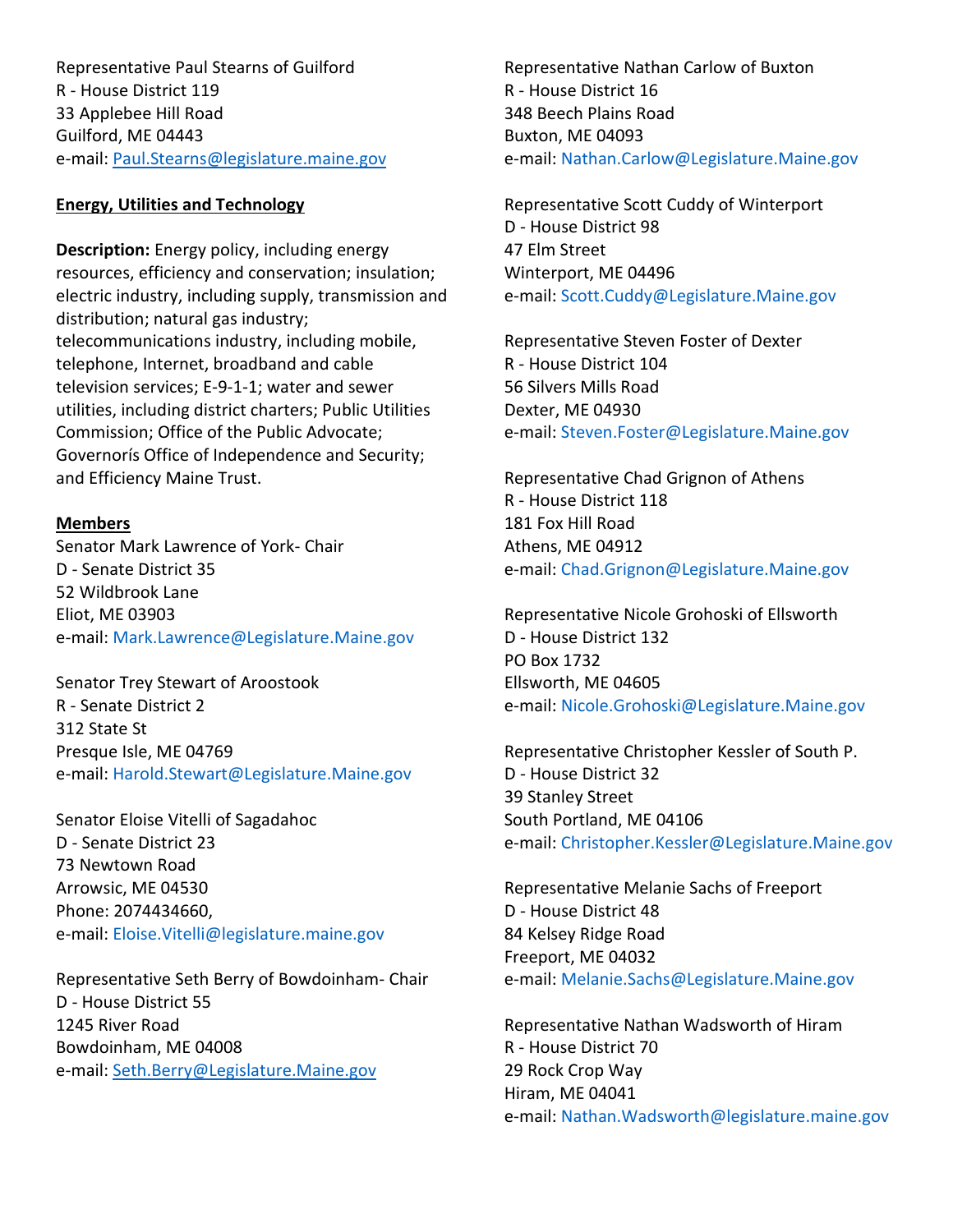Representative Stanley Zeigler of Montville D - House District 96 60 Freedom Pond Road Montville, ME 04941 e-mail: [Stanley.Zeigler@Legislature.Maine.gov](mailto:Stanley.Zeigler@Legislature.Maine.gov)

#### **Environment and Natural Resources**

**Description:** Air and water quality; natural resource protection; site location of development laws, shoreland zoning, subdivisions and growth management; management and disposal of solid, hazardous, biomedical and special wastes; hydropower and dams; waste-to-energy facilities; mining; general environmental policy, including oversight of the Department of Environmental Protection; and returnable containers.

#### **Members**

Senator Stacy Brenner of Cumberland- Chair D - Senate District 30 388 Broadturn Road Scarborough, ME 04074 e-mail: [Stacy.Brenner@Legislature.Maine.gov](mailto:Stacy.Brenner@Legislature.Maine.gov)

Senator Richard Bennett of Oxford R - Senate District 19 75 Bennett Lane Oxford, ME 04270 e-mail: [Richard.Bennett@Legislature.Maine.gov](mailto:Richard.Bennett@Legislature.Maine.gov)

Senator Anne Carney of Cumberland D - Senate District 29 21 Angell Point Road Cape Elizabeth, ME 04107 e-mail: [Anne.Carney@Legislature.Maine.gov](mailto:Anne.Carney@Legislature.Maine.gov)

Representative Ralph Tucker of Brunswick- Chair D - House District 50 15 McKeen Street Brunswick, ME 04011 e-mail: [Ralph.Tucker@legislature.maine.gov](mailto:Ralph.Tucker@legislature.maine.gov)

Representative Art Bell of Yarmouth D - House District 47 14 Altantic Reach Yarmouth, ME 04096 e-mail: [Arthur.Bell@Legislature.Maine.gov](mailto:Arthur.Bell@Legislature.Maine.gov) Representative Lydia Blume of York D - House District 3 PO Box 1738 York Beach, ME 03910 Phone: 207-363-9234, e-mail: [Lydia.Blume@legislature.maine.gov](mailto:Lydia.Blume@legislature.maine.gov)

Representative James Boyle of Gorham D - House District 27 25 Dundee Road Gorham, ME 04038 Phone: 207-894-5057, e-mail: [jim.boyle@legislature.maine.gov](mailto:jim.boyle@legislature.maine.gov)

Representative Victoria Doudera of Camden D - House District 94 18 Trim Street Camden, ME 04843 e-mail: [Victoria.Doudera@Legislature.Maine.gov](mailto:Victoria.Doudera@Legislature.Maine.gov)

Representative Lori Gramlich of Old Orchard Beach D - House District 13 154 Temple Avenue Old Orchard Beach, ME 04064 e-mail: [Lori.Gramlich@Legislature.Maine.gov](mailto:Lori.Gramlich@Legislature.Maine.gov)

Representative Jeffery Hanley of Pittston R - House District 87 52 Turner Drive Pittston, ME 04345 e-mail: [Jeff.Hanley@legislature.maine.gov](mailto:Jeff.Hanley@legislature.maine.gov)

Representative Beth O'Connor of Berwick R - House District 5 66 Pine Hill Mobile Park Berwick, ME 03901 e-mail: [Beth.OConnor@legislature.maine.gov](mailto:Beth.OConnor@legislature.maine.gov)

Representative Will Tuell of East Machias R - House District 139 431 Hadley Lake Road East Machias, ME 04630 e-mail: [Will.Tuell@legislature.maine.gov](mailto:Will.Tuell@legislature.maine.gov)

Representative Stanley Zeigler of Montville D - House District 96 60 Freedom Pond Road Montville, ME 04941 e-mail: [Stanley.Zeigler@Legislature.Maine.gov](mailto:Stanley.Zeigler@Legislature.Maine.gov)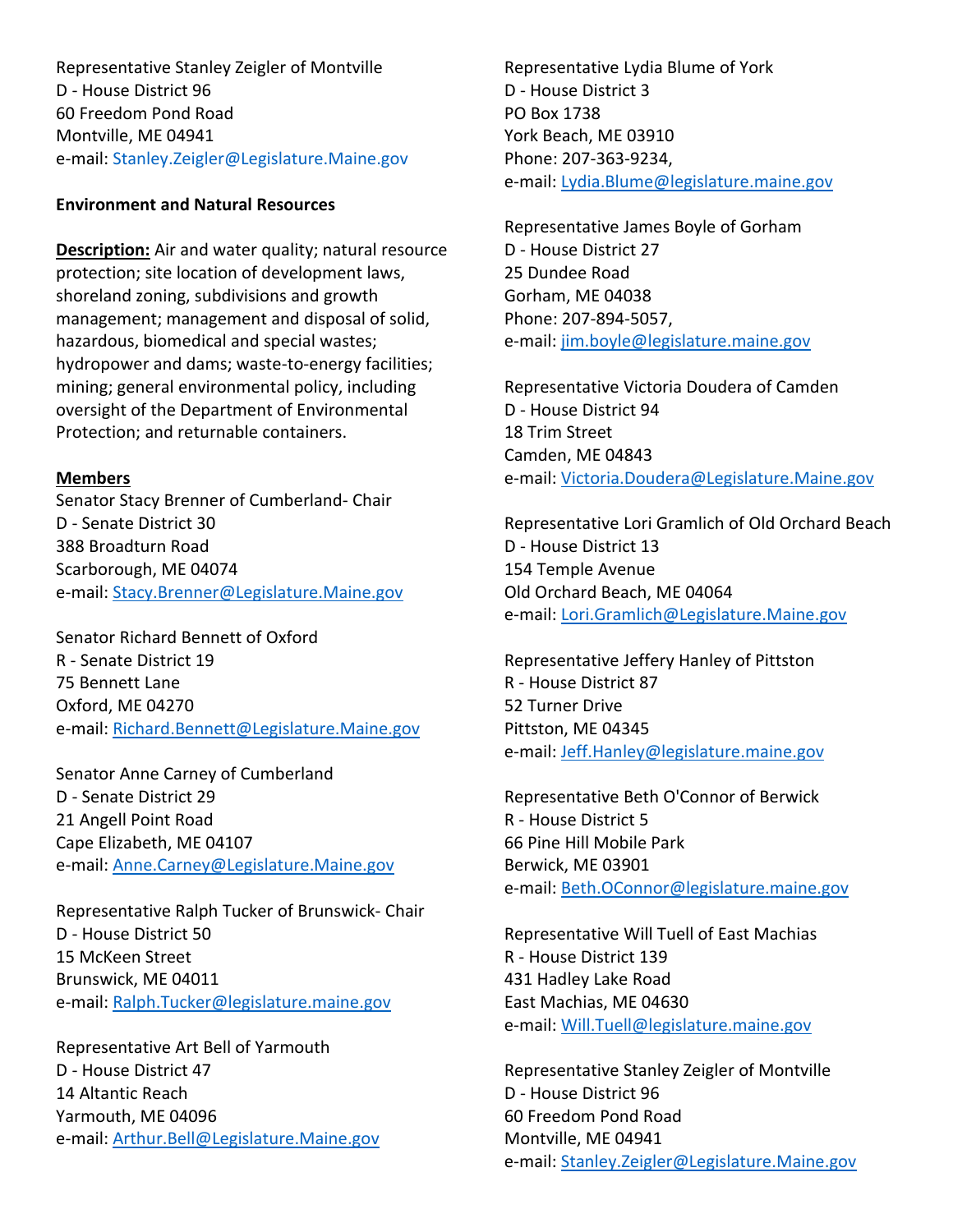## **Government Oversight**

**Member** Senator Nate Libby of Androscoggin- Chair D - Senate District 21 44 Robinson Gardens Lewiston, ME 04240 Phone: 207-713-8449, e-mail: [Nathan.Libby@legislature.maine.gov](mailto:Nathan.Libby@legislature.maine.gov)

Senator Donna Bailey of York D - Senate District 31 7 Scrimshaw Lane Saco, ME 04072 e-mail: [Donna.Bailey@Legislature.Maine.gov](mailto:Donna.Bailey@Legislature.Maine.gov)

Senator Richard Bennett of Oxford R - Senate District 19 75 Bennett Lane Oxford, ME 04270 e-mail: [Richard.Bennett@Legislature.Maine.gov](mailto:Richard.Bennett@Legislature.Maine.gov)

Senator Susan Deschambault of York D - Senate District 32 email: [Susan.Deschambault@legislature.maine.gov](mailto:Susan.Deschambault@legislature.maine.gov)

Senator Lisa Keim of Oxford R - Senate District 18 1505 Main Street Dixfield, ME 04224 e-mail: [Lisa.Keim@Legislature.Maine.gov](mailto:Lisa.Keim@Legislature.Maine.gov)

Senator Jeff Timberlake of Androscoggin R - Senate District 22 284 Ricker Hill Road Turner, ME 04282 e-mail: [Jeffrey.Timberlake@legislature.maine.gov](mailto:Jeffrey.Timberlake@legislature.maine.gov)

Representative Genevieve McDonald of Stonington- Chair D - House District 134 PO Box 253 Stonington, ME 04681 email: [Genevieve.McDonald@Legislature.Maine.go](mailto:Genevieve.McDonald@Legislature.Maine.gov) [v](mailto:Genevieve.McDonald@Legislature.Maine.gov)

Representative Amy Arata of New Gloucester R - House District 65 607 Bald Hill Road New Gloucester, ME 04260 mail: [Amy.Arata@Legislature.Maine.gov](mailto:Amy.Arata@Legislature.Maine.gov)

Representative Mark Blier of Buxton R - House District 22 50 Hall Road Buxton, ME 04093 e-mail: [Mark.Blier@Legislature.Maine.gov](mailto:Mark.Blier@Legislature.Maine.gov)

Representative Sawin Millett of Waterford R - House District 71 37 Golden Guernsey Drive Waterford, ME 04088 e-mail: [Sawin.Millett@legislature.maine.gov](mailto:Sawin.Millett@legislature.maine.gov)

Representative Maggie O'Neil of Saco D - House District 15 21 Sheila Circle Saco, ME 04072 e-mail: [Margaret.ONeil@Legislature.Maine.gov](mailto:Margaret.ONeil@Legislature.Maine.gov)

Representative Holly Stover of Boothbay D - House District 89 71 Dover Road Boothbay, ME 04537 e-mail: [Holly.Stover@Legislature.Maine.gov](mailto:Holly.Stover@Legislature.Maine.gov)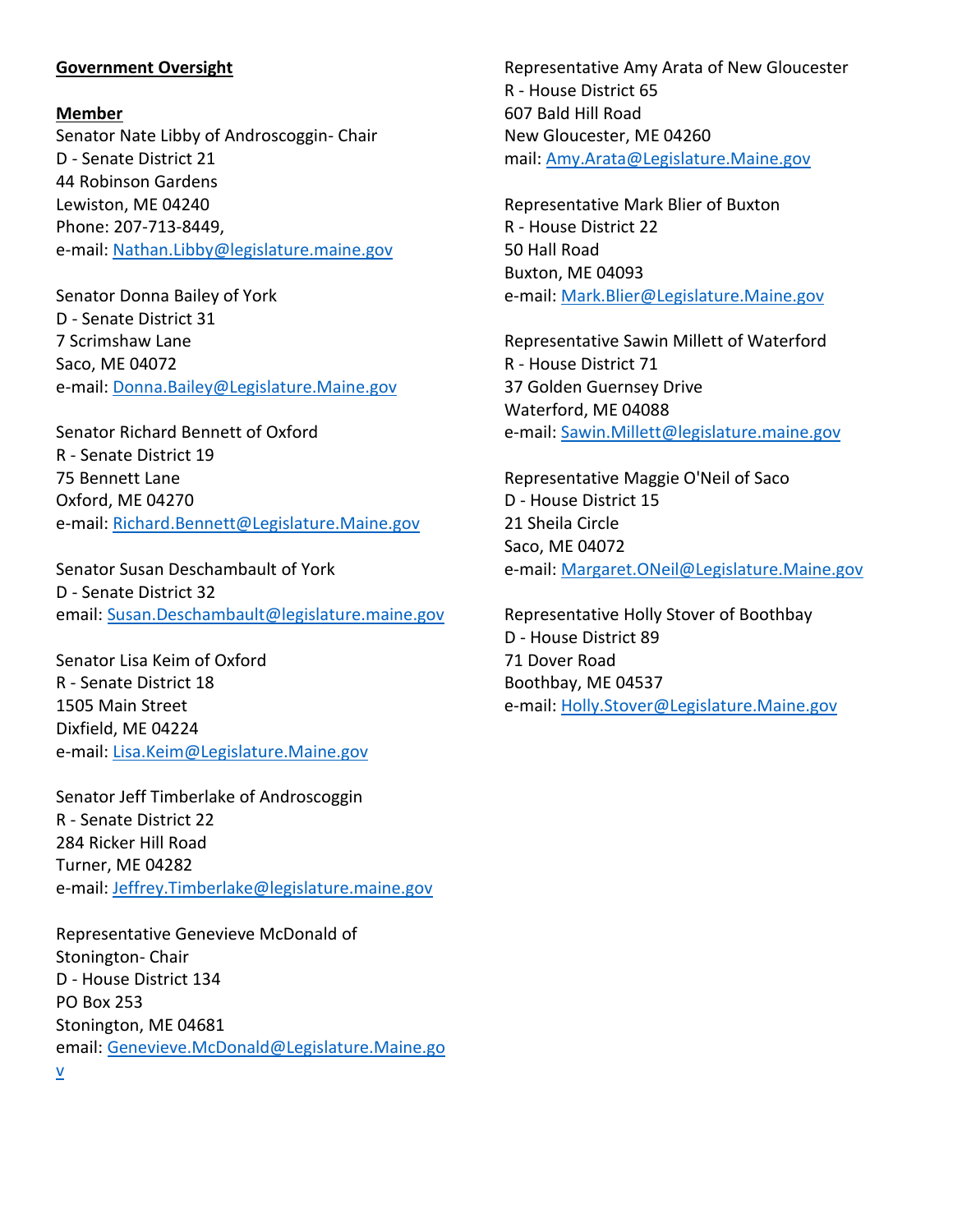## **Health and Human Services**

**Description:** Department of Health and Human Services; Parts of the Dirigo Health Act, including the State Health Plan, the Maine Quality Forum and Advisory Council on Health Systems Development; Maine Health Data Organization; health and medical data; MaineCare, Medicaid, and Medicare Part D; childrenís welfare and mental health services; childcare; public health and disease control; tobacco addiction prevention and control; sale of tobacco; prescription drugs; health care facilities and health care workforce; social and rehabilitation services; state health system planning; substance abuse; mental health; developmental and other disabilities; poverty, homelessness and public assistance; home and community-based long-term care; aging, elderly and disability issues; medical use of marijuana; maternal and infant health; and nursing facilities and residential care.

## **Members**

Senator Ned Claxton of Androscoggin- Chair D - Senate District 20 72 Danbury Drive Auburn, ME 04210 e-mail: [Ned.Claxton@Legislature.Maine.gov](mailto:Ned.Claxton@Legislature.Maine.gov)

Senator Joseph Baldacci of Penobscot D - Senate District 9 PO Box 1423 Bangor, ME 04401 e-mail: [Joseph.Baldacci@Legislature.Maine.gov](mailto:Joseph.Baldacci@Legislature.Maine.gov)

Senator Marianne Moore of Washington R - Senate District 6 28 Saint Croix Drive Calais, ME 04619 e-mail: [Marianne.Moore@Legislature.Maine.gov](mailto:Marianne.Moore@Legislature.Maine.gov)

Representative Michele Meyer of Eliot- Chair D - House District 2 58 Odiorne Lane Eliot, ME 03903 e-mail: [Michele.Meyer@Legislature.Maine.gov](mailto:Michele.Meyer@Legislature.Maine.gov)

Representative Jon Connor of Lewiston R - House District 58

408 Pleasant Street Lewiston, ME 04240 e-mail: [Jonathan.Connor@Legislature.Maine.gov](mailto:Jonathan.Connor@Legislature.Maine.gov)

Representative Margaret Craven of Lewiston D - House District 59 41 Russell Street Lewiston, ME 04240 Phone: 207-783-1897, e-mail: [Margaret.Craven@legislature.maine.gov](mailto:Margaret.Craven@legislature.maine.gov)

Representative Abigail Griffin of Levant R - House District 102 1 Raymond Nelson Lane Levant, ME 04456 e-mail: [Abigail.Griffin@Legislature.Maine.gov](mailto:Abigail.Griffin@Legislature.Maine.gov)

Representative Kathy Javner of Chester R - House District 141 129 Pea Ridge Road Chester, ME 04457 e-mail: [Kathy.Javner@Legislature.Maine.gov](mailto:Kathy.Javner@Legislature.Maine.gov)

Representative Michael Lemelin of Chelsea R - House District 88 313 Hallowell Road Chelsea, ME 04330 e-mail: [Michael.Lemelin@Legislature.Maine.gov](mailto:Michael.Lemelin@Legislature.Maine.gov)

Representative Colleen Madigan of Waterville D - House District 110 13 Gilman Street Waterville, ME 04901 e-mail: [Colleen.Madigan@Legislature.Maine.gov](mailto:Colleen.Madigan@Legislature.Maine.gov)

Representative Anne Perry of Calais D - House District 140 474 South Street Calais, ME 04619 Phone: 207-454-7338, e-mail: [Anne.Perry@Legislature.Maine.gov](mailto:Anne.Perry@Legislature.Maine.gov)

Representative Holly Stover of Boothbay D - House District 89 71 Dover Road Boothbay, ME 04537 e-mail: [Holly.Stover@Legislature.Maine.gov](mailto:Holly.Stover@Legislature.Maine.gov)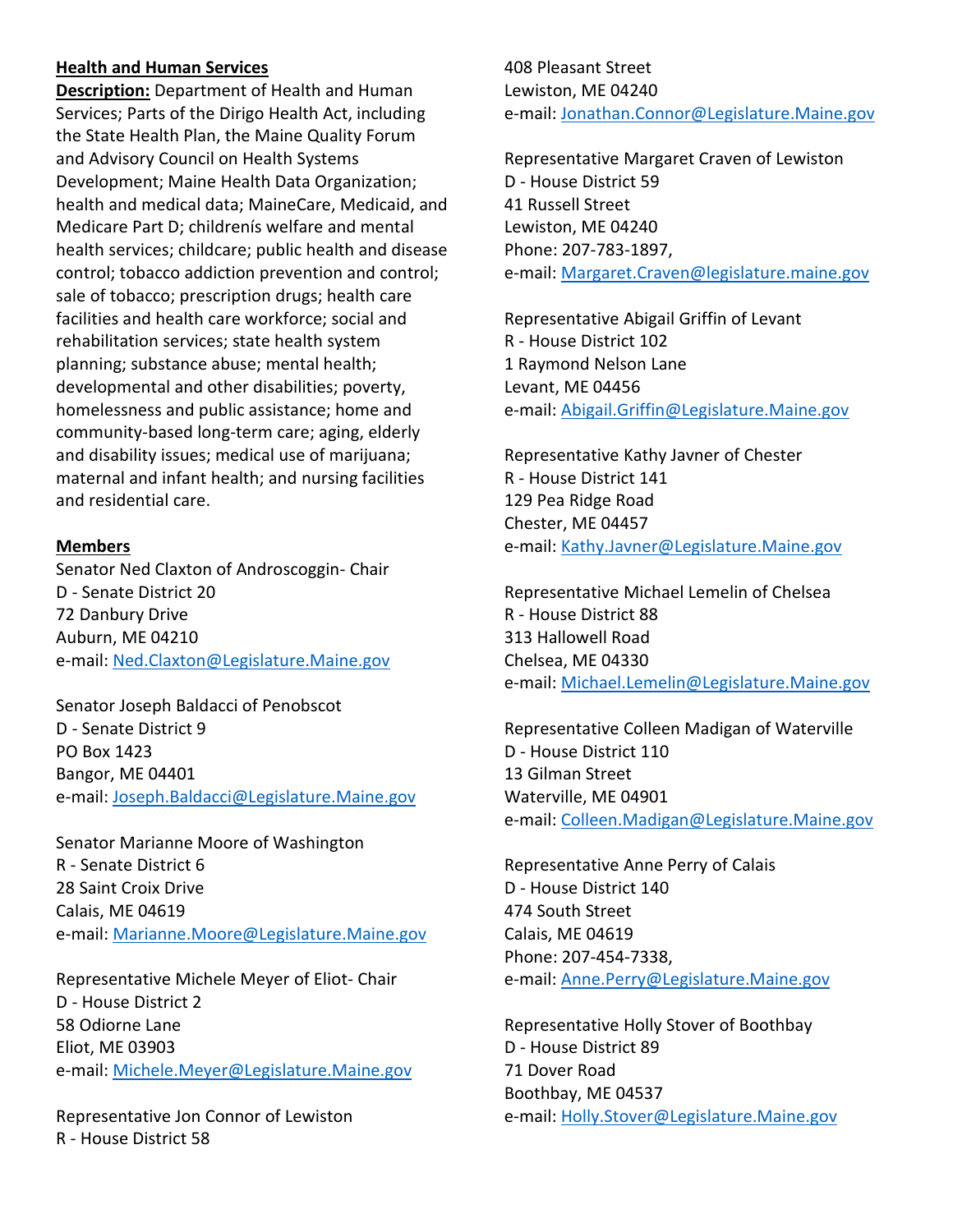Representative Sam Zager of Portland D - House District 41 90 Prospect Street Portland, ME 04103 e-mail: [Samuel.Zager@Legislature.Maine.gov](mailto:Samuel.Zager@Legislature.Maine.gov)

### **Health Coverage, Isurance, and Financial Services**

**Description:** Banking; financial institutions; credit unions; consumer credit; Uniform Consumer Credit Code; Bureau of Financial Institutions; Bureau of Consumer Protection; mortgage lending; foreclosure prevention; Office of Securities; stocks, mutual funds, bonds and other securities; financial services; Bureau of Insurance; credit, automobile, life, property and casualty insurance; health insurance; health maintenance organizations; mandated health benefits; health care reform; Dirigo Health Agency; State Employee Health Commission and state employee group health plan; insurance rating, regulation and practices; insurance producers; licensing; Maine Employers Mutual Insurance Company; workers' compensation insurance; self-insurance; viatical and life settlement contracts; and real estate practices.

#### **Members**

Senator Heather Sanborn of Cumberland- Chair D - Senate District 28 82 Frost Hill Road Portland, ME 04103 e-mail: [Heather.Sanborn@Legislature.Maine.gov](mailto:Heather.Sanborn@Legislature.Maine.gov)

Senator Stacy Brenner of Cumberland D - Senate District 30 388 Broadturn Road Scarborough, ME 04074 e-mail: [Stacy.Brenner@Legislature.Maine.gov](mailto:Stacy.Brenner@Legislature.Maine.gov)

Senator Trey Stewart of Aroostook R - Senate District 2 312 State St Presque Isle, ME 04769 e-mail: [Harold.Stewart@Legislature.Maine.gov](mailto:Harold.Stewart@Legislature.Maine.gov) Representative Denise Tepler of Topsham- Chair D - House District 54 13 Homeplace Topsham, ME 04086 e-mail: [Denise.Tepler@legislature.maine.gov](mailto:Denise.Tepler@legislature.maine.gov)

Representative Poppy Arford of Brunswick D - House District 49 8 Quarry Road Brunswick, ME 04011 e-mail: [Poppy.Arford@Legislature.Maine.gov](mailto:Poppy.Arford@Legislature.Maine.gov)

Representative Mark Blier of Buxton R - House District 22 50 Hall Road Buxton, ME 04093 e-mail: [Mark.Blier@Legislature.Maine.gov](mailto:Mark.Blier@Legislature.Maine.gov)

Representative Heidi Brooks of Lewiston D - House District 61 1 Pleasant Street, No. 2 Lewiston, ME 04240 e-mail: [Heidi.Brooks@legislature.maine.gov](mailto:Heidi.Brooks@legislature.maine.gov)

Representative Jon Connor of Lewiston R - House District 58 408 Pleasant Street Lewiston, ME 04240 e-mail: [Jonathan.Connor@Legislature.Maine.gov](mailto:Jonathan.Connor@Legislature.Maine.gov)

Representative Richard Evans of Dover-Foxcroft D - House District 120 14 Winter Street Dover-Foxcroft, ME 04426 e-mail: [Richard.Evans@Legislature.Maine.gov](mailto:Richard.Evans@Legislature.Maine.gov)

Representative Kristi Mathieson of Kittery D - House District 1 PO Box 172 Kittery Point, ME 03905 e-mail: [Kristi.Mathieson@Legislature.Maine.gov](mailto:Kristi.Mathieson@Legislature.Maine.gov)

Representative Gina Melaragno of Auburn D - House District 62 25 James Street, Apt. 3 Auburn, ME 04210 e-mail: [Gina.Melaragno@legislature.maine.gov](mailto:Gina.Melaragno@legislature.maine.gov)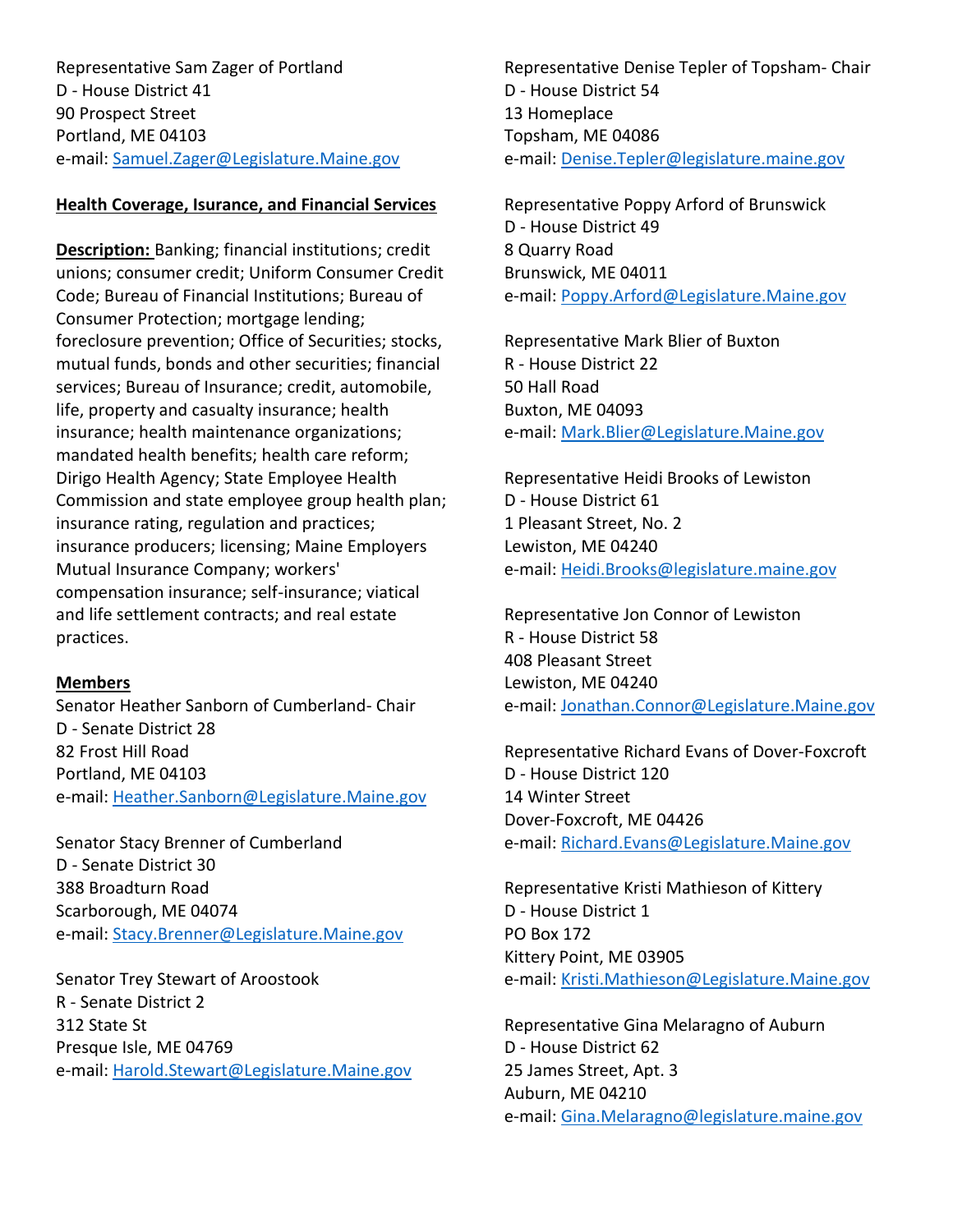Representative Joshua Morris of Turner R - House District 75 P.O. Box 246 North Turner, ME 04266 e-mail: [Joshua.Morris@Legislature.Maine.gov](mailto:Joshua.Morris@Legislature.Maine.gov)

Representative Tracy Quint of Hodgdon R - House District 144 318 Westford Hill Road Hodgdon, ME 04730 e-mail: [Tracy.Quint@Legislature.Maine.gov](mailto:Tracy.Quint@Legislature.Maine.gov)

### **Island Fisheries and Wildlife**

**Description:** Department of Inland Fisheries and Wildlife; inland fisheries and wildlife research and management; hunting; fishing; trapping; hunter safety; fish hatcheries; game wardens; guides; taxidermist licensing; ATVs; snowmobiles; watercraft registration and boater safety; and white-water rafting.

#### **Members**

Representative Tracy Quint of Hodgdon R - House District 144 318 Westford Hill Road Hodgdon, ME 04730 e-mail: [Tracy.Quint@Legislature.Maine.gov](mailto:Tracy.Quint@Legislature.Maine.gov)

Senator Russell Black of Franklin R - Senate District 17 123 Black Road Wilton, ME 04294 e-mail: [Russell.Black@legislature.maine.gov](mailto:Russell.Black@legislature.maine.gov)

Senator Chip Curry of Waldo D - Senate District 11 13 Parkside Lane Belfast, ME 04915 e-mail: [Chip.Curry@Legislature.Maine.gov](mailto:Chip.Curry@Legislature.Maine.gov)

Representative Scott Landry of Farmington- Chair D - House District 113 PO Box 23 Farmington, ME 04938 e-mail: [scott.landry@Legislature.Maine.gov](mailto:scott.landry@Legislature.Maine.gov)

Representative Robert Alley of Beals D - House District 138

PO Box 263 Beals, ME 04611 e-mail: [Robert.Alley@legislature.maine.gov](mailto:Robert.Alley@legislature.maine.gov)

Representative Allison Hepler of Woolwich D - House District 53 417 Montsweag Road Woolwich, ME 04579 e-mail: [Allison.Hepler@Legislature.Maine.gov](mailto:Allison.Hepler@Legislature.Maine.gov)

Representative Peter Lyford of Eddington R - House District 129 197 Jarvis Gore Drive Eddington, ME 04428 e-mail: [Peter.Lyford@legislature.maine.gov](mailto:Peter.Lyford@legislature.maine.gov)

Representative Danny Martin of Sinclair D - House District 150 PO Box 97 Sinclair, ME 04779 e-mail: [Danny.Martin@legislature.maine.gov](mailto:Danny.Martin@legislature.maine.gov)

Representative John Martin of Eagle Lake D - House District 151 PO Box 250 Eagle Lake, ME 04739 e-mail: [John.Martin@legislature.maine.gov](mailto:John.Martin@legislature.maine.gov)

Representative Rick Mason of Lisbon R - House District 56 273 Lisbon St, Apt 5 Lisbon, ME 04250 e-mail: [Richard.Mason@Legislature.Maine.gov](mailto:Richard.Mason@Legislature.Maine.gov)

Representative Cathy Nadeau of Winslow R - House District 78 943 China Road Winslow, ME 04901 e-mail: [Cathy.Nadeau@Legislature.Maine.gov](mailto:Cathy.Nadeau@Legislature.Maine.gov)

Representative Lester Ordway of Standish R - House District 23 e-mail: [Lester.Ordway@legislature.maine.gov](mailto:Lester.Ordway@legislature.maine.gov)

Representative Tim Theriault of China R - House District 79 1210 Lakeview Drive China, ME 04358 e-mail: [Tim.Theriault@legislature.maine.gov](mailto:Tim.Theriault@legislature.maine.gov)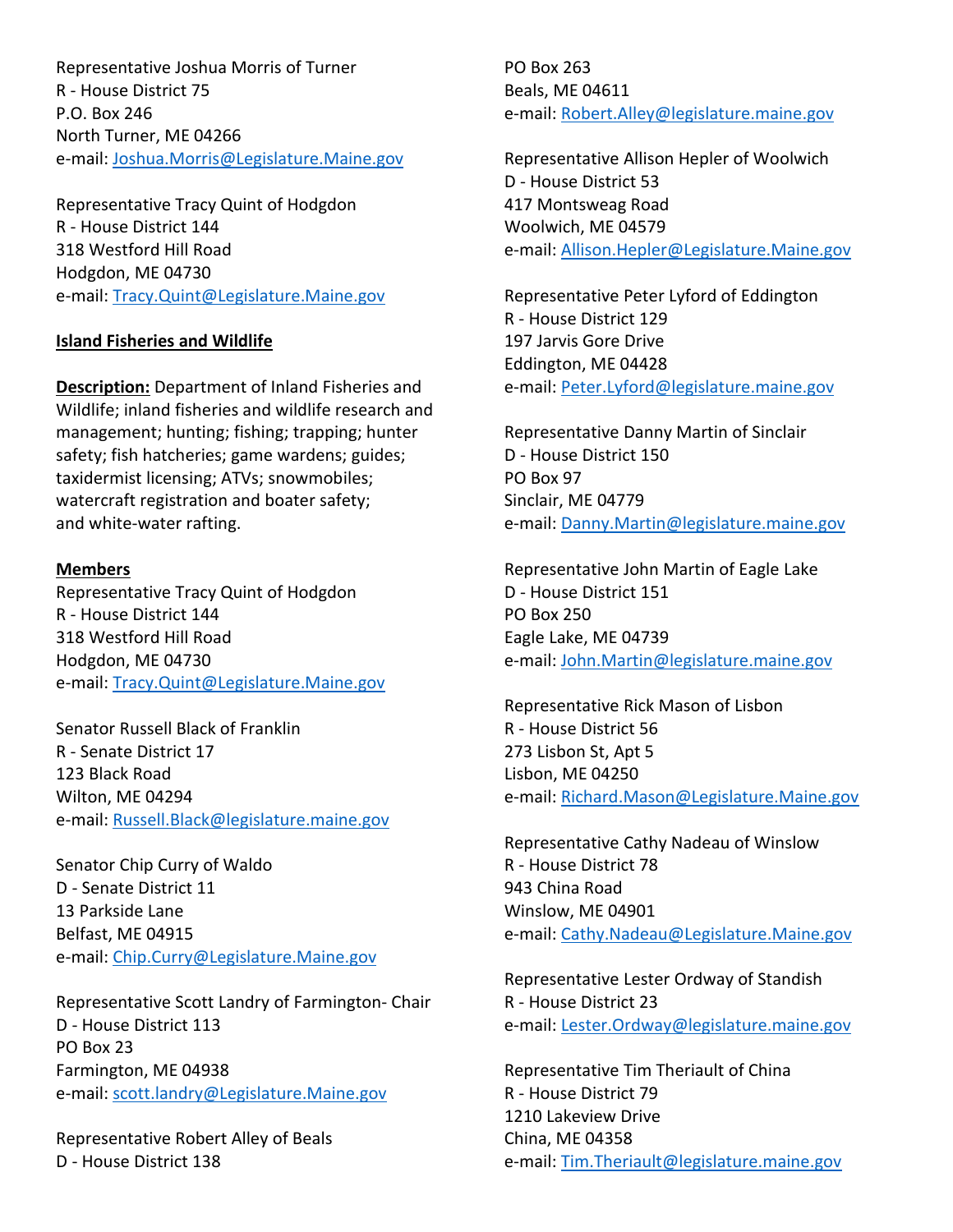## **Innovation, Development, Economic Advancement and Business**

Description: Members:

Senator Chip Curry of Waldo- Chair D - Senate District 11 13 Parkside Lane Belfast, ME 04915 e-mail: [Chip.Curry@Legislature.Maine.gov](mailto:Chip.Curry@Legislature.Maine.gov)

Senator Scott Cyrway of Kennebec R - Senate District 16 463 Benton Road Albion, ME 04910 e-mail: [Scott.Cyrway@legislature.maine.gov](mailto:Scott.Cyrway@legislature.maine.gov)

Senator Joseph Rafferty of York D - Senate District 34 49 Middle Road Kennebunk, ME 04043 e-mail: [Joseph.Rafferty@Legislature.Maine.gov](mailto:Joseph.Rafferty@Legislature.Maine.gov)

Representative Tiffany Roberts of South Berwick-Chair D - House District 6 35 Buttonwood Road South Berwick, ME 03908 e-mail: [Tiffany.Roberts@Legislature.Maine.gov](mailto:Tiffany.Roberts@Legislature.Maine.gov)

Representative John Andrews of Paris R - House District 73 P.O. Box 118 Paris, ME 04281 e-mail: [John.Andrews@Legislature.Maine.gov](mailto:John.Andrews@Legislature.Maine.gov)

Representative Susan Austin of Gray R - House District 67 136 Yarmouth Road Gray, ME 04039 Phone: 207-657-4100, e-mail: [Sue.Austin@legislature.maine.gov](mailto:Sue.Austin@legislature.maine.gov) Representative Sue Bernard of Caribou R - House District 149 70 Grimes Road Caribou, ME 04736 e-mail: [Susan.Bernard@Legislature.Maine.gov](mailto:Susan.Bernard@Legislature.Maine.gov)

Representative Amanda Collamore of Pittsfield R - House District 106 173 Library Street Pittsfield, ME 04967 e-mail: [Amanda.Collamore@Legislature.Maine.gov](mailto:Amanda.Collamore@Legislature.Maine.gov)

Representative Jack Ducharme of Madison R - House District 111 34 Heald Street Madison, ME 04950 e-mail: [John.Ducharme@Legislature.Maine.gov](mailto:John.Ducharme@Legislature.Maine.gov)

Representative Valli Geiger of Rockland D - House District 93 1 Green Way Rockland, ME 04841 e-mail: [Valli.Geiger@Legislature.Maine.gov](mailto:Valli.Geiger@Legislature.Maine.gov)

Representative Tavis Hasenfus of Readfield D - House District 81 50 Nobis Point Readfield, ME 04355 e-mail: [Tavis.Hasenfus@Legislature.Maine.gov](mailto:Tavis.Hasenfus@Legislature.Maine.gov)

Representative Raegan LaRochelle of Augusta D - House District 86 102 Hemlock Terrace Augusta, ME 04330 e-mail: [Raegan.LaRochelle@Legislature.Maine.gov](mailto:Raegan.LaRochelle@Legislature.Maine.gov)

Representative Sarah Pebworth of Blue Hill D - House District 133 P.O. Box 347 Blue Hill, ME 04614 e-mail: [Sarah.Pebworth@Legislature.Maine.gov](mailto:Sarah.Pebworth@Legislature.Maine.gov)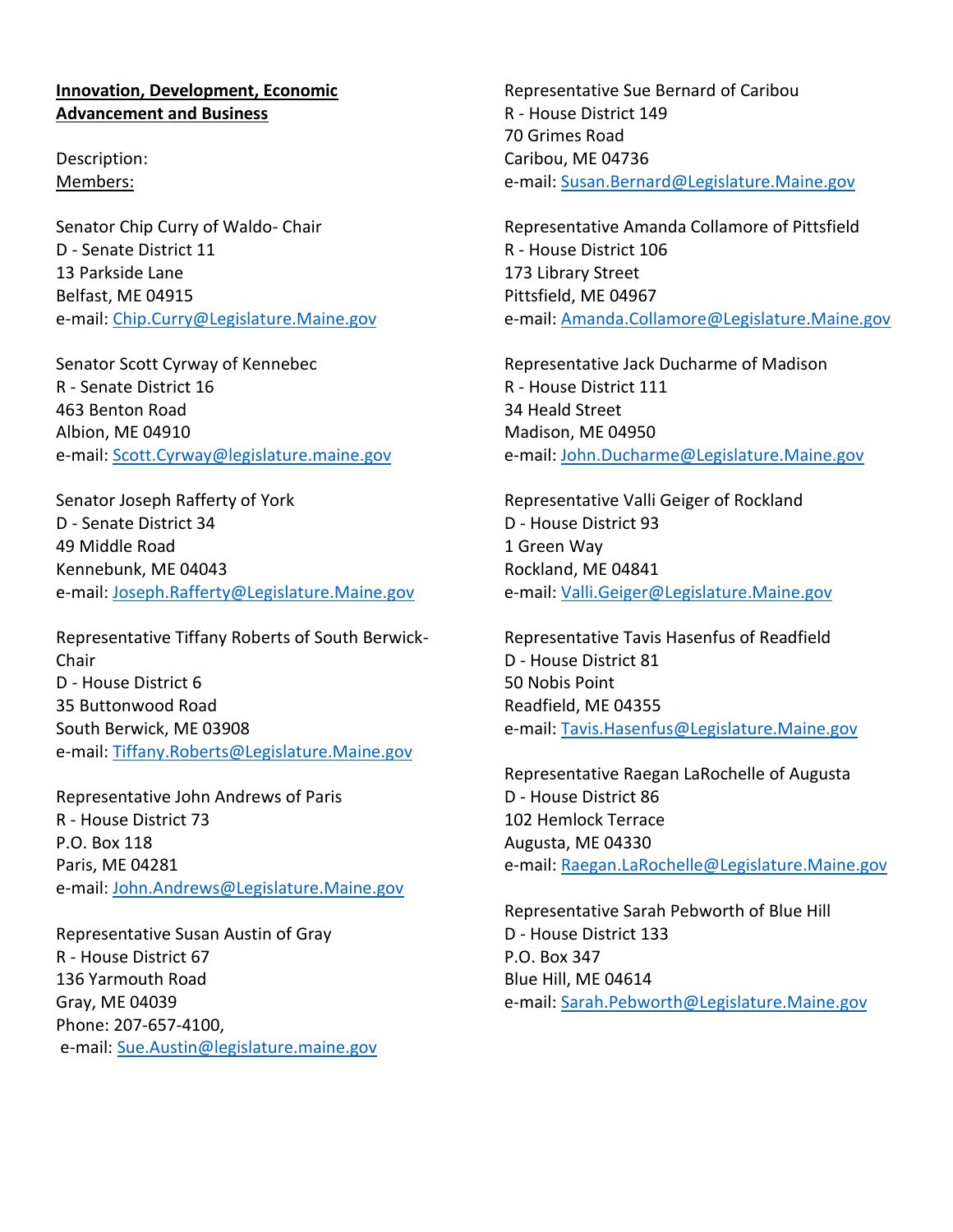#### **Judiciary**

Members: Senator Anne Carney of Cumberland- Chair D - Senate District 29 21 Angell Point Road Cape Elizabeth, ME 04107 e-mail: [Anne.Carney@Legislature.Maine.gov](mailto:Anne.Carney@Legislature.Maine.gov)

Senator Lisa Keim of Oxford R - Senate District 18 1505 Main Street Dixfield, ME 04224 e-mail: [Lisa.Keim@Legislature.Maine.gov](mailto:Lisa.Keim@Legislature.Maine.gov)

Senator Heather Sanborn of Cumberland D - Senate District 28 82 Frost Hill Road Portland, ME 04103 e-mail: [Heather.Sanborn@Legislature.Maine.gov](mailto:Heather.Sanborn@Legislature.Maine.gov)

Representative Thom Harnett of Gardiner- Chair D - House District 83 52 Marston Road Gardiner, ME 04345 e-mail: [Thomas.Harnett@Legislature.Maine.gov](mailto:Thomas.Harnett@Legislature.Maine.gov)

Representative Christopher Babbidge of Kennebunk D - House District 8 84 Stratford Place Kennebunk, ME 04043 Phone: 207-985-3332, e-mail: [Chris.Babbidge@legislature.maine.gov](mailto:Chris.Babbidge@legislature.maine.gov)

Representative Jeffrey Evangelos of Friendship I - House District 91 465 Waldoboro Road Friendship, ME 04547 e-mail: [Jeffrey.Evangelos@legislature.maine.gov](mailto:Jeffrey.Evangelos@legislature.maine.gov)

Representative David Haggan of Hampden R - House District 101 11 Westbrook Terrace Hampden, ME 04444 e-mail: [David.Haggan@Legislature.Maine.gov](mailto:David.Haggan@Legislature.Maine.gov) Representative Laurel Libby of Auburn R - House District 64 442 Park Avenue Auburn, ME 04210 e-mail: [Laurel.Libby@Legislature.Maine.gov](mailto:Laurel.Libby@Legislature.Maine.gov)

Representative Stephen Moriarty of Cumberland D - House District 45 12 Oak St Cumberland, ME 04021 e-mail: [Steve.Moriarty@legislature.maine.gov](mailto:Steve.Moriarty@legislature.maine.gov)

Representative Rena Newell of Passamaquoddy **Tribe** PO Box 329 Perry, ME 04667 e-mail: [Rena.Newell@Legislature.Maine.gov](mailto:Rena.Newell@Legislature.Maine.gov)

Representative Jennifer Poirier of Skowhegan R - House District 107 78 Palmer Road Skowhegan, ME 04976 e-mail: [Jennifer.Poirier@Legislature.Maine.gov](mailto:Jennifer.Poirier@Legislature.Maine.gov)

Representative Lois Reckitt of South Portland D - House District 31 38 Myrtle Avenue South Portland, ME 04106 e-mail: [Lois.Reckitt@Legislature.Maine.gov](mailto:Lois.Reckitt@Legislature.Maine.gov)

Representative Erin Sheehan of Biddeford D - House District 12 PO Box 1423 Biddeford, ME 04005 e-mail: [Erin.Sheehan@Legislature.Maine.gov](mailto:Erin.Sheehan@Legislature.Maine.gov)

Representative James Thorne of Carmel R - House District 103 458 Irish Road Carmel, ME 04419 e-mail: [James.Thorne@Legislature.Maine.gov](mailto:James.Thorne@Legislature.Maine.gov)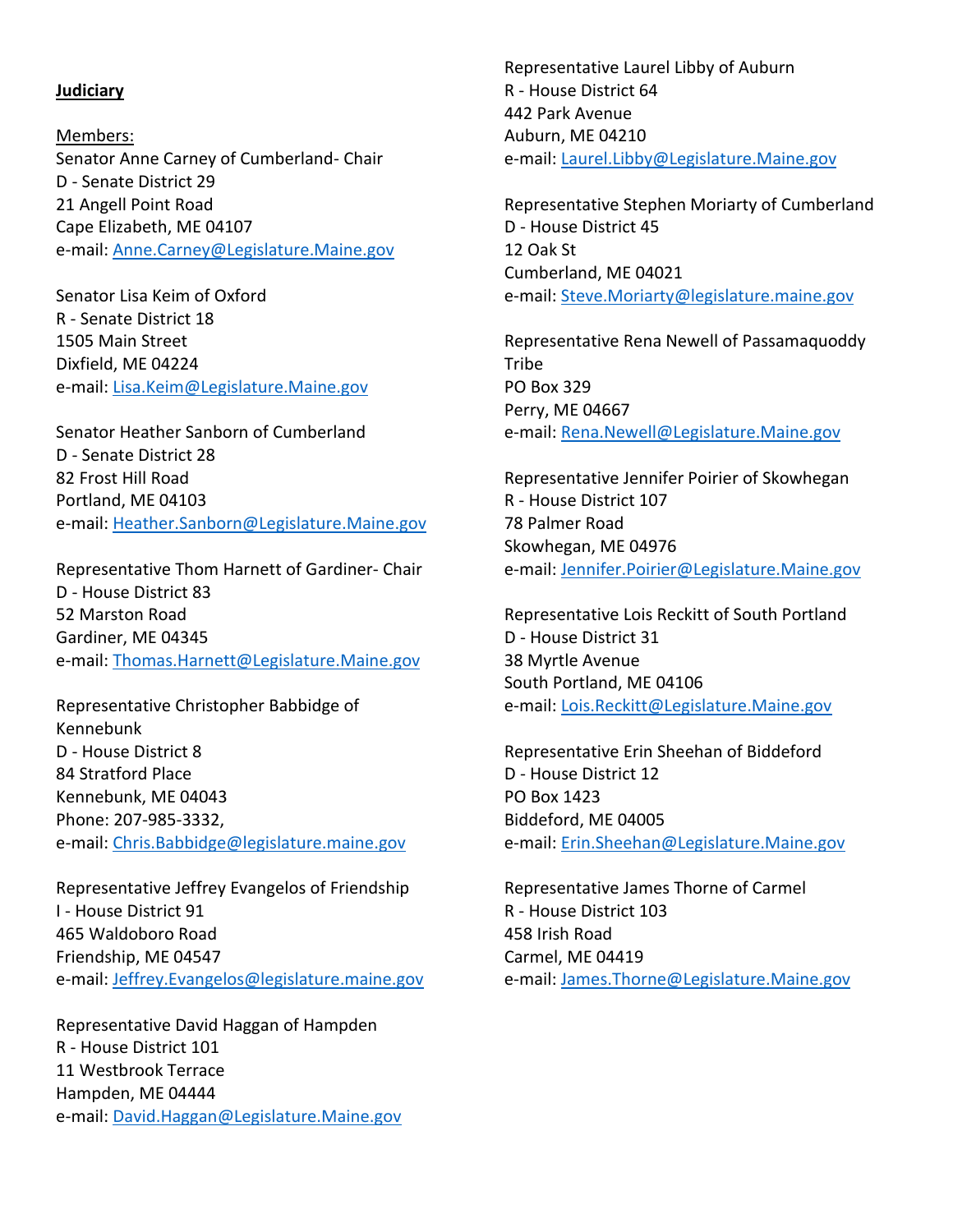## **Labor and Housing**

**Description:** Department of Labor; wage and hour laws; working conditions, including health and safety; workforce development; unemployment compensation; workers' compensation; labor relations; collective bargaining; Workersí Compensation Board; Maine Labor Relations Board; business regulation, including automobile and fuel sales; professional and occupational licensing; retail pricing; franchising; advertising; credit law (business related); consumer protection; Maine State Housing Authority; affordable housing; homelessness; Finance Authority of Maine (FAME); economic planning and development agencies; venture capital and trade programs; opportunity zones; import competition; product marketing; research and development; technology commercialization; technology transfers; tourism; and defense facility conversion.

## **Members**

Senator Matthea Daughtry of Cumberland- Chair D - Senate District 24 40 Federal Street Brunswick, ME 04011 Phone: 207-370-9871, e-mail: [Mattie.Daughtry@legislature.maine.gov](mailto:Mattie.Daughtry@legislature.maine.gov)

Senator Stacey Guerin of Penobscot R - Senate District 10 79 Phillips Road Glenburn, ME 04401 e-mail: [Stacey.Guerin@legislature.maine.gov](mailto:Stacey.Guerin@legislature.maine.gov)

Senator Craig Hickman of Kennebec D - Senate District 14 192 Annabessacook Road Winthrop, ME 04364 e-mail: [Craig.Hickman@legislature.maine.gov](mailto:Craig.Hickman@legislature.maine.gov)

Representative Mike Sylvester of Portland- Chair D - House District 39 159 Central Avenue Peaks Island, ME 04108 e-mail: [Michael.Sylvester@Legislature.Maine.gov](mailto:Michael.Sylvester@Legislature.Maine.gov) Representative Dick Bradstreet of Vassalboro R - House District 80 44 Harmony Lane Vassalboro, ME 04989 e-mail: [Richard.Bradstreet@Legislature.Maine.gov](mailto:Richard.Bradstreet@Legislature.Maine.gov)

Representative Scott Cuddy of Winterport D - House District 98 47 Elm Street Winterport, ME 04496 e-mail: [Scott.Cuddy@Legislature.Maine.gov](mailto:Scott.Cuddy@Legislature.Maine.gov)

Representative Gary Drinkwater of Milford R - House District 121 38 Emerald Drive Milford, ME 04461 e-mail: [Gary.Drinkwater@Legislature.Maine.gov](mailto:Gary.Drinkwater@Legislature.Maine.gov)

Representative Traci Gere of Kennebunkport D - House District 9 7 Towne Street Kennebunkport, ME 04046 e-mail: [Traci.Gere@Legislature.Maine.gov](mailto:Traci.Gere@Legislature.Maine.gov)

Representative Joshua Morris of Turner R - House District 75 P.O. Box 246 North Turner, ME 04266 e-mail: [Joshua.Morris@Legislature.Maine.gov](mailto:Joshua.Morris@Legislature.Maine.gov)

Representative Sarah Pebworth of Blue Hill D - House District 133 P.O. Box 347 Blue Hill, ME 04614 e-mail: [Sarah.Pebworth@Legislature.Maine.gov](mailto:Sarah.Pebworth@Legislature.Maine.gov)

Representative Dwayne Prescott of Waterboro R - House District 17 PO Box 77 North Waterboro, ME 04061 e-mail: [Dwayne.Prescott@legislature.maine.gov](mailto:Dwayne.Prescott@legislature.maine.gov)

Representative Amy Roeder of Bangor D - House District 125 46 Blackstone Street Bangor, ME 04401 e-mail: [Amy.Roeder@Legislature.Maine.gov](mailto:Amy.Roeder@Legislature.Maine.gov)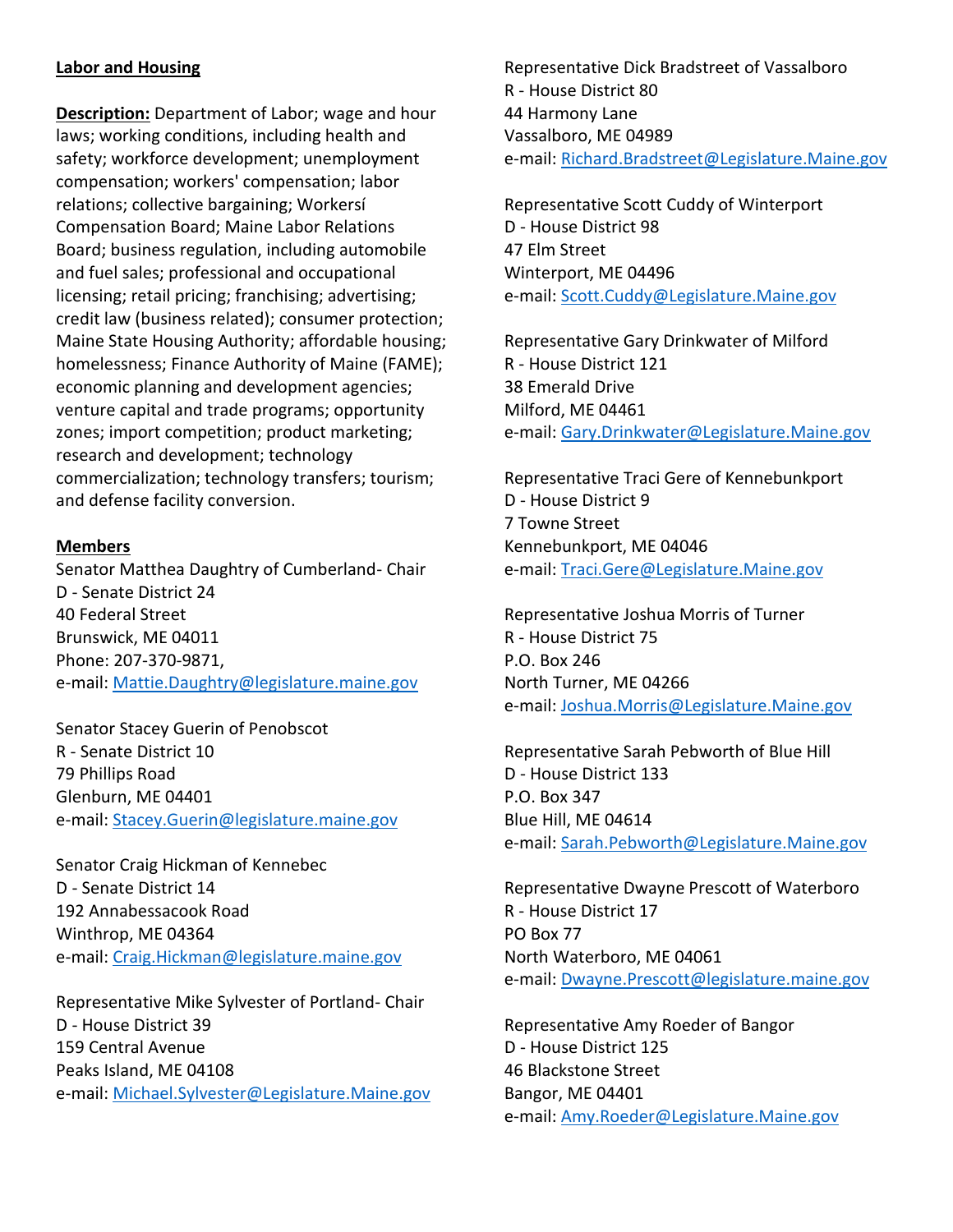Representative Sophia Warren of Scarborough D - House District 29 P.O. Box 1 Scarborough, ME 04070 e-mail: [Sophia.Warren@Legislature.Maine.gov](mailto:Sophia.Warren@Legislature.Maine.gov)

### **Marine Resources**

**Description:** Department of Marine Resources; commercial marine fisheries management, licensing and enforcement; marine fish species; diadromous fish, mollusks; crustaceans; seaweed; sea urchins; sea cucumbers; processing and sale of marine fish and shellfish; and aquaculture. **Members**

Senator Dave Miramant of Knox- Chair D - Senate District 12 174 Mountain Street Camden, ME 04843 Phone: 207-236-4845, e-mail: [David.Miramant@legislature.maine.gov](mailto:David.Miramant@legislature.maine.gov)

Senator Chloe Maxmin of Lincoln D - Senate District 13 76 Morang Cove Road Nobleboro, ME 04555 e-mail: [Chloe.Maxmin@Legislature.Maine.gov](mailto:Chloe.Maxmin@Legislature.Maine.gov)

Senator Kimberley Rosen of Hancock R - Senate District 8 PO Box 877 Bucksport, ME 04416 e-mail: [Kimberley.Rosen@legislature.maine.gov](mailto:Kimberley.Rosen@legislature.maine.gov)

Representative Jay McCreight of Harpswell- Chair D - House District 51 155 Gun Point Road Harpswell, ME 04079 Phone: 2074-493-293, e-mail: [Jay.McCreight@legislature.maine.gov](mailto:Jay.McCreight@legislature.maine.gov)

Representative Robert Alley of Beals D - House District 138 PO Box 263 Beals, ME 04611 e-mail: [Robert.Alley@legislature.maine.gov](mailto:Robert.Alley@legislature.maine.gov) Representative Lydia Blume of York D - House District 3 PO Box 1738 York Beach, ME 03910 Phone: 207-363-9234, e-mail: [Lydia.Blume@legislature.maine.gov](mailto:Lydia.Blume@legislature.maine.gov)

Representative Lydia Crafts of Newcastle D - House District 90 19 Timber Lane Newcastle, ME 04553 e-mail: Lydia.Crafts@Legislature.Maine.gov

Representative Billy Bob Faulkingham of Winter Harbor R - House District 136 P.O. Box 121 Winter Harbor, ME 04693 e-mail: [William.Faulkingham@Legislature.Maine.gov](mailto:William.Faulkingham@Legislature.Maine.gov)

Representative Allison Hepler of Woolwich D - House District 53 417 Montsweag Road Woolwich, ME 04579 e-mail: [Allison.Hepler@Legislature.Maine.gov](mailto:Allison.Hepler@Legislature.Maine.gov)

Representative Sherm Hutchins of Penobscot R - House District 131 49 Bayview Rd Penobscot, ME 04476 e-mail: [Sherman.Hutchins@Legislature.Maine.gov](mailto:Sherman.Hutchins@Legislature.Maine.gov)

Representative Genevieve McDonald of Stonington D - House District 134 PO Box 253 Stonington, ME 04681 e-mail: [Genevieve.McDonald@Legislature.Maine.gov](mailto:Genevieve.McDonald@Legislature.Maine.gov)

Representative Peggy Stanley of Medway R - House District 143 413 Turnpike Road Medway, ME 04460 e-mail: [Peggy.Stanley@Legislature.Maine.gov](mailto:Peggy.Stanley@Legislature.Maine.gov)

Representative James Thorne of Carmel R - House District 103 458 Irish Road Carmel, ME 04419 e-mail: James.Thorne@Legislature.Maine.gov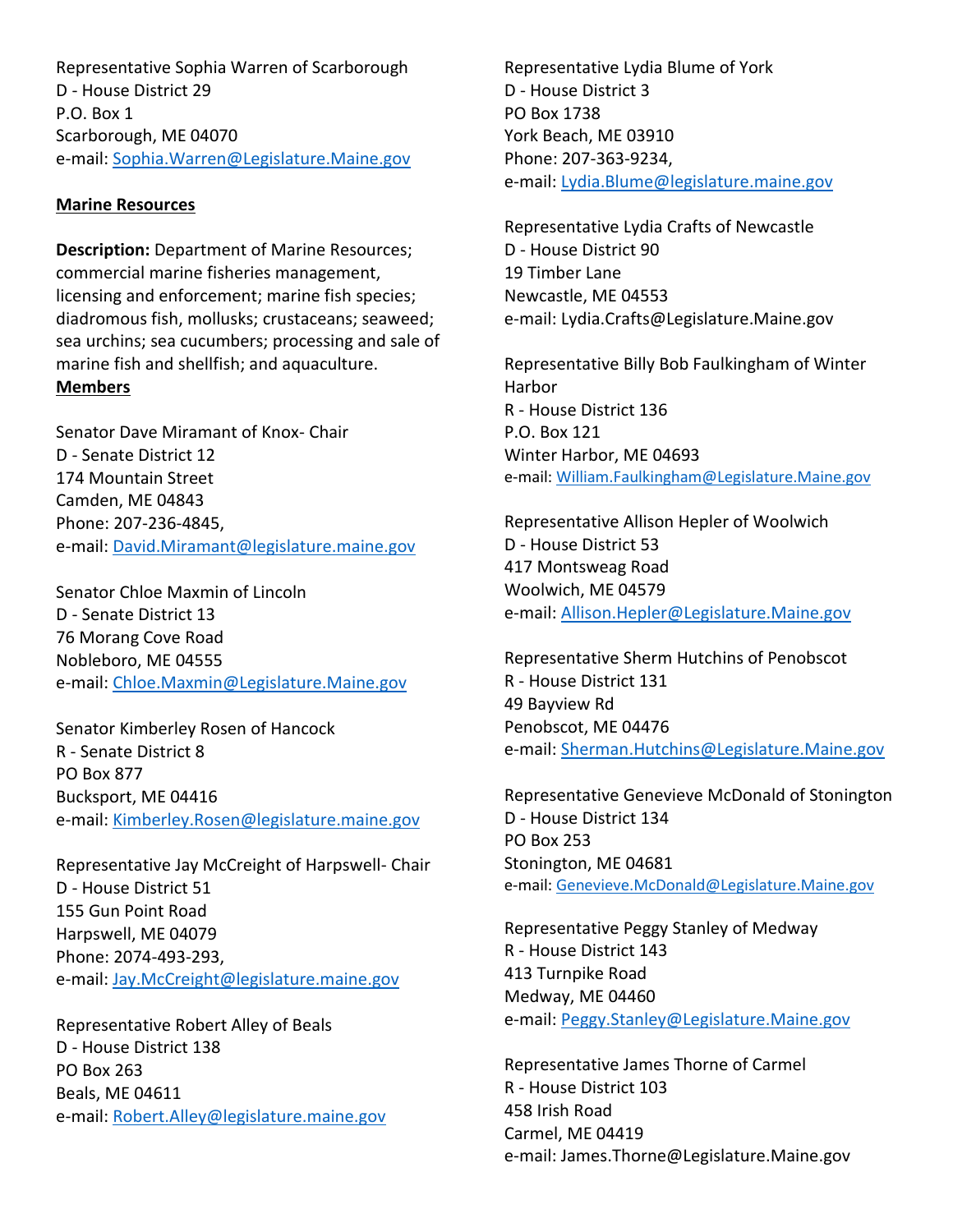## **State and Local Government**

**Description:** State contracts and fiscal procedures; state government organization; oversight of state officials, state employees and property; administrative procedures; boards and commissions; notaries public; capitol area planning; county and regional government; county budget process; Legislature; municipal and local government; and public services.

#### **Members:**

Senator Joseph Baldacci of Penobscot- Chair D - Senate District 9 PO Box 1423 Bangor, ME 04401 e-mail: [Joseph.Baldacci@Legislature.Maine.gov](mailto:Joseph.Baldacci@Legislature.Maine.gov)

Senator Ned Claxton of Androscoggin D - Senate District 20 72 Danbury Drive Auburn, ME 04210 e-mail: [Ned.Claxton@Legislature.Maine.gov](mailto:Ned.Claxton@Legislature.Maine.gov)

Senator Kimberley Rosen of Hancock R - Senate District 8 PO Box 877 Bucksport, ME 04416 e-mail: [Kimberley.Rosen@legislature.maine.gov](mailto:Kimberley.Rosen@legislature.maine.gov)

Representative Ann Matlack of St. George- Chair D - House District 92 130 Scraggle Point Road Spruce Head, ME 04859 e-mail: [Ann.Matlack@Legislature.Maine.gov](mailto:Ann.Matlack@Legislature.Maine.gov)

Representative Mark Bryant of Windham D - House District 24 166 Albion Road Windham, ME 04062 e-mail: [Mark.Bryant@legislature.maine.gov](mailto:Mark.Bryant@legislature.maine.gov)

Representative Lynn Copeland of Saco D - House District 14 526 Ferry Road Saco, ME 04072 e-mail: [Lynn.Copeland@Legislature.Maine.gov](mailto:Lynn.Copeland@Legislature.Maine.gov) Representative Kathy Downes of Bucksport R - House District 130 P.O. Box 59 Bucksport, ME 04416 e-mail: [Kathy.Downes@Legislature.Maine.gov](mailto:Kathy.Downes@Legislature.Maine.gov)

Representative Randall Greenwood of Wales R - House District 82 38 Witherell Road Wales, ME 04280 e-mail: [Randall.Greenwood@legislature.maine.gov](mailto:Randall.Greenwood@legislature.maine.gov)

Representative Fran Head of Bethel R - House District 117 PO Box 61 West Bethel, ME 04286 e-mail: [Frances.Head@legislature.maine.gov](mailto:Frances.Head@legislature.maine.gov)

Representative Sean Paulhus of Bath D - House District 52 677 Middle St Bath, ME 04530 e-mail: [Sean.Paulhus@legislature.maine.gov](mailto:Sean.Paulhus@legislature.maine.gov)

Representative Walter Riseman of Harrison I - House District 69 P.O. Box 543 Harrison, ME 04040 e-mail: [Walter.Riseman@Legislature.Maine.gov](mailto:Walter.Riseman@Legislature.Maine.gov)

Representative Will Tuell of East Machias R - House District 139 431 Hadley Lake Road East Machias, ME 04630 e-mail: [Will.Tuell@legislature.maine.gov](mailto:Will.Tuell@legislature.maine.gov)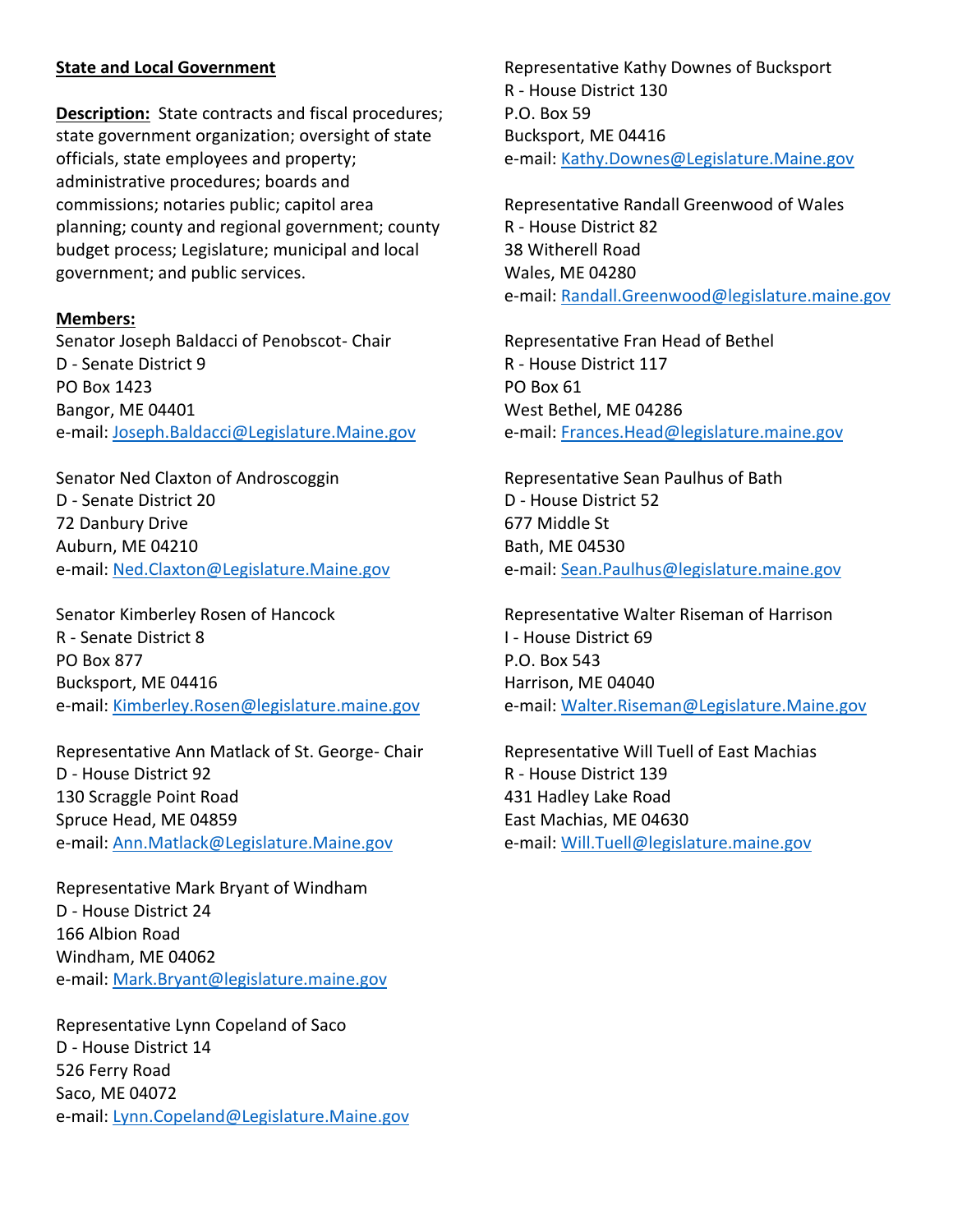## **Taxation**

**Description:** Bureau of Revenue Services and State Property Tax Review Board; taxes; tax exemptions and credits; Maine Residents Property Tax Program; property valuation and assessment; tax increment financing; municipal revenue sharing; taxation of unorganized territories; and tree growth and other current use tax issues. Transportation.

Department of Transportation; Bureau of Motor Vehicles; motor vehicle registration and license plates; driver licenses; Maine Turnpike Authority; Highway Fund; transportation policy; aeronautics; highway and bridge construction and maintenance; highway safety; waterways; railroads; and motor vehicles and motor carriers.

#### **Members:**

Senator Ben Chipman of Cumberland- Chair D - Senate District 27 5 Mayo St., #3 Portland, ME 04101 e-mail: [Benjamin.Chipman@legislature.maine.gov](mailto:Benjamin.Chipman@legislature.maine.gov)

Senator Nate Libby of Androscoggin D - Senate District 21 44 Robinson Gardens Lewiston, ME 04240 Phone: 207-713-8449, e-mail: [Nathan.Libby@legislature.maine.gov](mailto:Nathan.Libby@legislature.maine.gov)

Senator Matthew Pouliot of Kennebec R - Senate District 15 66 Hemlock Terrace Augusta, ME 04330 e-mail: [Matthew.Pouliot@legislature.maine.gov](mailto:Matthew.Pouliot@legislature.maine.gov)

Representative Maureen Terry of Gorham- Chair D - House District 26 9 Lombard Street Gorham, ME 04038 e-mail: [Maureen.Terry@Legislature.Maine.gov](mailto:Maureen.Terry@Legislature.Maine.gov)

Representative Bruce Bickford of Auburn R - House District 63 64 Cameron Lane Auburn, ME 04210 e-mail: [Bruce.Bickford@legislature.maine.gov](mailto:Bruce.Bickford@legislature.maine.gov) Representative Micky Carmichael of Greenbush R - House District 137 29 Cardville Road Greenbush, ME 04418 e-mail: [Meldon.Carmichael@Legislature.Maine.gov](mailto:Meldon.Carmichael@Legislature.Maine.gov)

Representative Benjamin Collings of Portland D - House District 42 PO Box 1213 Portland, ME 04104 e-mail: [Benjamin.Collings@Legislature.Maine.gov](mailto:Benjamin.Collings@Legislature.Maine.gov)

Representative Lori Gramlich of Old Orchard Beach D - House District 13 154 Temple Avenue Old Orchard Beach, ME 04064 e-mail: [Lori.Gramlich@Legislature.Maine.gov](mailto:Lori.Gramlich@Legislature.Maine.gov)

Representative Jeffery Hanley of Pittston R - House District 87 52 Turner Drive Pittston, ME 04345 e-mail: [Jeff.Hanley@legislature.maine.gov](mailto:Jeff.Hanley@legislature.maine.gov)

Representative Ann Matlack of St. George D - House District 92 130 Scraggle Point Road Spruce Head, ME 04859 e-mail: [Ann.Matlack@Legislature.Maine.gov](mailto:Ann.Matlack@Legislature.Maine.gov)

Representative Joe Perry of Bangor D - House District 124 349 Fern Street Bangor, ME 04401 e-mail: [Joe.Perry@legislature.maine.gov](mailto:Joe.Perry@legislature.maine.gov)

Representative Melanie Sachs of Freeport D - House District 48 84 Kelsey Ridge Road Freeport, ME 04032 e-mail: [Melanie.Sachs@Legislature.Maine.gov](mailto:Melanie.Sachs@Legislature.Maine.gov)

Representative Joel Stetkis of Canaan R - House District 105 PO Box 336 Canaan, ME 04924 e-mail: [Joel.Stetkis@legislature.maine.gov](mailto:Joel.Stetkis@legislature.maine.gov)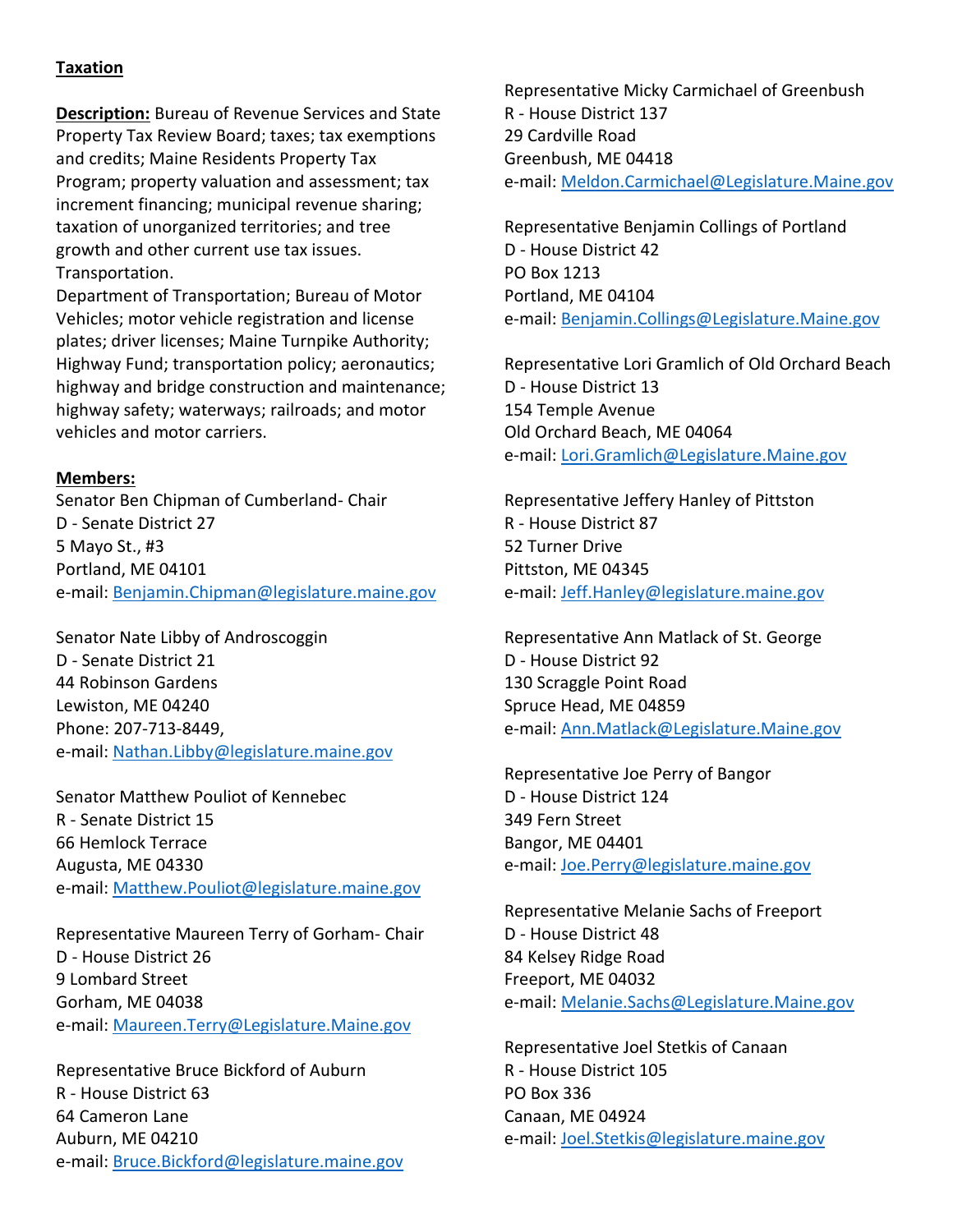## **Transportation**

**Members** Senator Bill Diamond of Cumberland- Chair D - Senate District 26 10 Crown Point Road Windham, ME 04062 e-mail: [William.Diamond@legislature.maine.gov](mailto:William.Diamond@legislature.maine.gov)

Senator Ben Chipman of Cumberland D - Senate District 27 5 Mayo St., #3 Portland, ME 04101 e-mail: [Benjamin.Chipman@legislature.maine.gov](mailto:Benjamin.Chipman@legislature.maine.gov)

Senator Brad Farrin of Somerset R - Senate District 3 PO Box 687 Norridgewock, ME 04957 e-mail: [Bradlee.Farrin@legislature.maine.gov](mailto:Bradlee.Farrin@legislature.maine.gov)

Representative Danny Martin of Sinclair- Chair D - House District 150 PO Box 97 Sinclair, ME 04779 e-mail: [Danny.Martin@legislature.maine.gov](mailto:Danny.Martin@legislature.maine.gov)

Representative Mark Bryant of Windham D - House District 24 166 Albion Road Windham, ME 04062 e-mail: [Mark.Bryant@legislature.maine.gov](mailto:Mark.Bryant@legislature.maine.gov)

Representative Richard Cebra of Naples R - House District 68 15 Steamboat Landing Naples, ME 04055 e-mail: [Richard.Cebra@Legislature.Maine.gov](mailto:Richard.Cebra@Legislature.Maine.gov)

Representative Thomas Martin of Greene R - House District 57 25 Lake Shore Drive Greene, ME 04236 e-mail: [Thomas.Martin@legislature.maine.gov](mailto:Thomas.Martin@legislature.maine.gov) Representative Kevin O'Connell of Brewer D - House District 128 7 Sites Lane Brewer, ME 04412 e-mail: [Kevin.OConnell@Legislature.Maine.gov](mailto:Kevin.OConnell@Legislature.Maine.gov)

Representative Wayne Parry of Arundel R - House District 10 851 Alfred Road Arundel, ME 04046 e-mail: [Wayne.Parry@legislature.maine.gov](mailto:Wayne.Parry@legislature.maine.gov)

Representative Michael Perkins of Oakland R - House District 77 93 Willey Point Oakland, ME 04963 e-mail: [Michael.Perkins@Legislature.Maine.gov](mailto:Michael.Perkins@Legislature.Maine.gov)

Representative Bruce White of Waterville D - House District 109 1 Silvermount Street Waterville, ME 04901 e-mail: [Bruce.White@Legislature.Maine.gov](mailto:Bruce.White@Legislature.Maine.gov)

Representative Dustin White of Mars Hill R - House District 146 PO Box 1654 Presque Isle, ME 04769 e-mail: [Dustin.White@legislature.maine.gov](mailto:Dustin.White@legislature.maine.gov)

Representative Lynne Williams of Bar Harbor D - House District 135 13 Albert Meadow Bar Harbor, ME 04609 e-mail: [Lynne.Williams@Legislature.Maine.gov](mailto:Lynne.Williams@Legislature.Maine.gov)